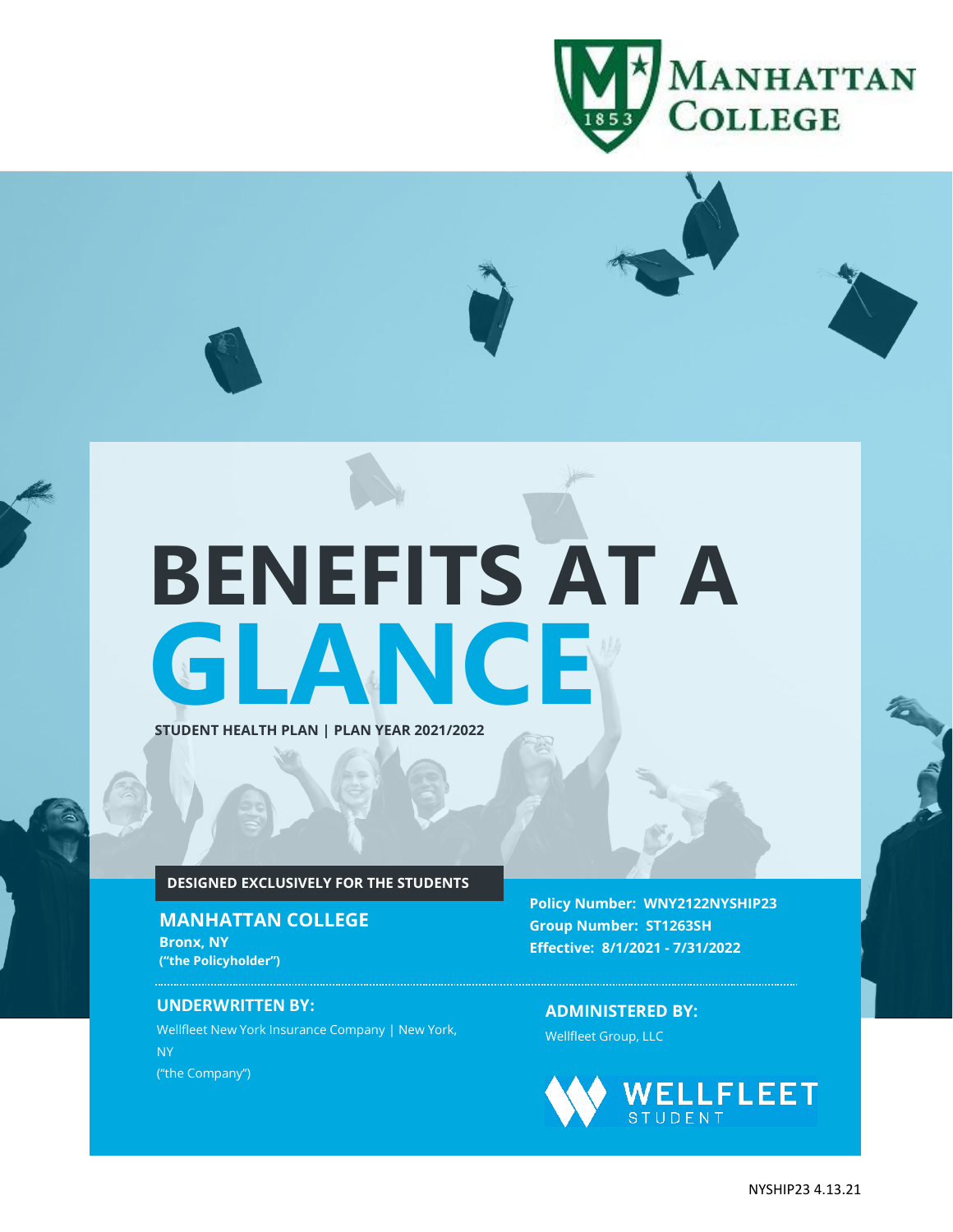Table of Contents (Click on section title below to go to section in "Benefits at a Glance.")

## <span id="page-1-0"></span>**Welcome Students…**

We are pleased to provide you with this summary of the 2021 – 2022 Student Health Plan ("Plan"), which is fully compliant with the Affordable Care Act. "Benefits at a Glance" includes effective dates and costs of coverage, as well as other helpful information. For additional details about the Plan, please consult the Plan Certificate and other materials at **[www.wellfleetstudent.com](http://www.wellfleetstudent.com/)**. If you have questions about enrollment into the Plan, please call The Allen J. Flood Companies at (800) 734-9326. For questions about medical benefits or claims, please call Wellfleet Student at (877) 657-5030.

#### **PENDING STATE APPROVAL**

**The Plan described in document is awaiting approval by the NY Department of Insurance. If the Plan is changed during the approval process, a revision of this document will be provided. This is not an insurance policy and your receipt of this document does not constitute the issuance or delivery of a policy of insurance.**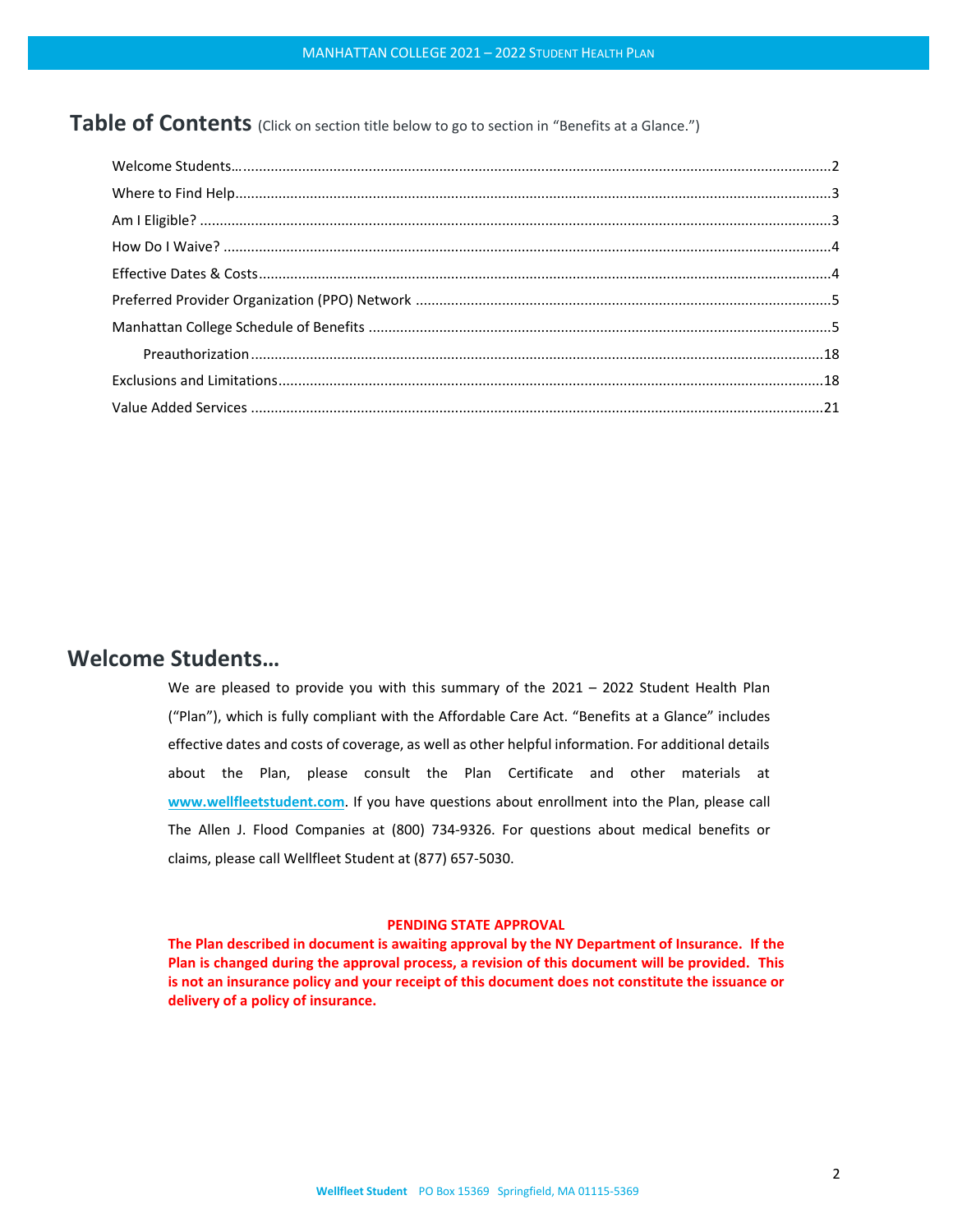# <span id="page-2-0"></span>**Where to Find Help**

| <b>For Questions About:</b>                 | <b>Please Contact:</b>                                         |
|---------------------------------------------|----------------------------------------------------------------|
|                                             | The Allen J. Flood Companies<br>500 Mamaroneck Ave., Suite 402 |
| <b>Servicing Agent</b>                      | Harrison, NY 10528                                             |
|                                             | www.mystudentmedical.com                                       |
|                                             | 800-734-9326                                                   |
|                                             |                                                                |
| <b>Insurance Benefits</b>                   | <b>Wellfleet Group, LLC</b>                                    |
| <b>Claims Processing</b>                    | PO Box 15369                                                   |
| <b>ID Cards</b>                             | Springfield, Massachusetts 01115-5369                          |
| <b>Preferred Provider Listings</b>          | (877) 657-5030                                                 |
| <b>Waiver of Mandatory Insurance Charge</b> | www.wellfleetstudent.com                                       |
|                                             | <b>Wellfleet Student</b>                                       |
|                                             |                                                                |
| <b>Preferred PPO Provider Listings</b>      | www.wellfleetstudent.com                                       |
|                                             | or                                                             |
|                                             | Cigna                                                          |
|                                             | www.cigna.com                                                  |
| <b>Cigna Claims</b>                         | Send Cigna claims to:                                          |
|                                             | <b>CIGNA PPO</b>                                               |
|                                             | PO Box 188061                                                  |
|                                             | Chattanooga, TN 37422 - 8061                                   |
| Cigna                                       | <b>Electronic Payor ID: 62308</b>                              |
|                                             |                                                                |
|                                             | For information about the Wellfleet Rx/ESI Prescription        |
|                                             | Drug Program, please visit www.wellfleetstudent.com            |
|                                             |                                                                |
|                                             | Your plan includes Wellfleet Rx - offering over 40             |
|                                             | generics at a \$0 copay. Please ask your health care           |
| <b>Prescription Drug Provider</b>           | provider to review our formulary to see if these               |
|                                             | medications are right for you. Click                           |
|                                             | here http://wellfleetrx.com/students/formularies/ for          |
|                                             | more information.                                              |
|                                             |                                                                |

# <span id="page-2-1"></span>**Am I Eligible?**

All registered full-time undergraduate students taking 12 or more credits, all degree-seeking international students, all students residing in the college dormitories, and all Division 1 student athletes of the policyholder are required to have health insurance coverage, either through this Student Health Plan or through another individual or family health plan. Eligible students are automatically enrolled in and charged premium for the Student Health Plan coverage unless proof of comparable coverage is provided by completing the waiver by the applicable waiver deadline date.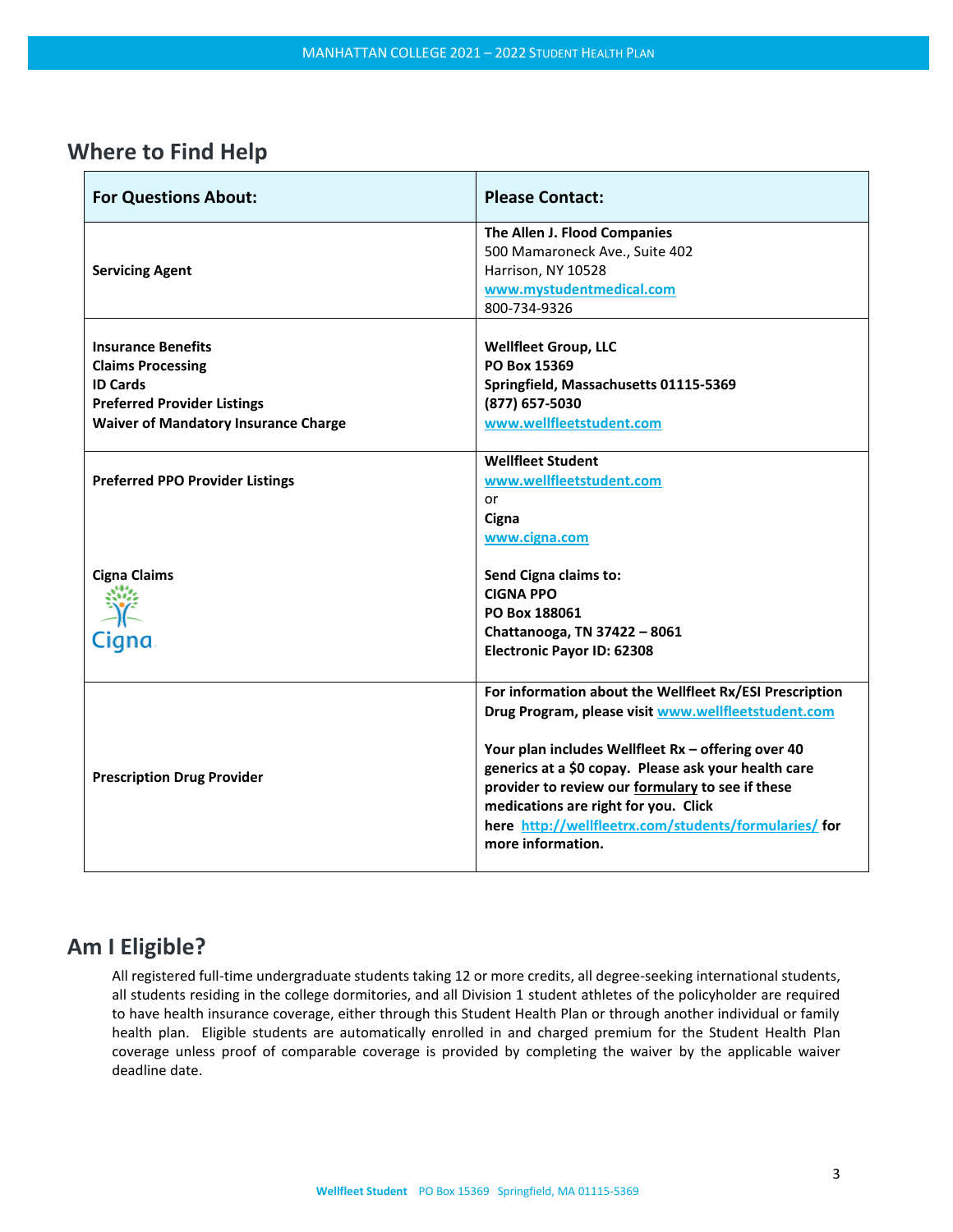# <span id="page-3-0"></span>**How Do I Waive?**

If You have existing medical insurance coverage under another policy (self, parent, spouse, etc.), You may have the charge for the Manhattan College Student Health Plan removed from Your tuition bill by providing proof of comparable coverage. Proof of comparable coverage must be provided by the applicable waiver deadline date shown below. Coverage cannot be waived after the waiver deadline date and You will be responsible for the cost of the Student Health Plan. To document proof of comparable coverage, You must complete an online waiver form by following the steps below:

- Go to: <https://www.studentinsurance.com/Client/1263> Select Waiver and proceed as directed. You must fill in all of the required information on the waiver form. If any information is missing, your waiver will not be accepted.
- Click submit and review the information being provided is accurate.
- When your online waiver form is successfully submitted you will receive a confirmation email.

#### **The deadline to file a waiver is August 1, 2021.**

# <span id="page-3-1"></span>**Effective Dates & Costs**

| All time periods begin at 12:00 A.M. local time and end at 11:59 P.M. local time at the Policyholder's address. |                            |                          |                              |
|-----------------------------------------------------------------------------------------------------------------|----------------------------|--------------------------|------------------------------|
| <b>Coverage Period</b>                                                                                          | <b>Coverage Start Date</b> | <b>Coverage End Date</b> | <b>Waiver Deadline Dates</b> |
| Annual                                                                                                          | 8/1/21                     | 7/31/22                  | 8/1/21                       |
| <b>Fall Semester</b>                                                                                            | 8/1/21                     | 12/31/21                 | 8/1/21                       |
| Spring (students new to                                                                                         |                            |                          |                              |

| the College for the spring term) | 1/1/22 | 7/31/22 | 2/1/22 |
|----------------------------------|--------|---------|--------|
|                                  |        |         |        |

| <b>Insurance Premiums</b> |         |                      |                                                             |
|---------------------------|---------|----------------------|-------------------------------------------------------------|
|                           | Annual  | <b>Fall Semester</b> | Spring (students new to the<br>College for the spring term) |
| Student*                  | \$2,355 | \$987                | \$1.368                                                     |

| <b>Broker Fees</b> |        |                      |                                                             |
|--------------------|--------|----------------------|-------------------------------------------------------------|
|                    | Annual | <b>Fall Semester</b> | Spring (students new to the<br>College for the spring term) |
| Student*           | \$169  | \$71                 | \$98                                                        |

|          | Total Plan Costs (Premiums + Fees) for Domestic and International Students |                      |                                                             |
|----------|----------------------------------------------------------------------------|----------------------|-------------------------------------------------------------|
|          | Annual                                                                     | <b>Fall Semester</b> | Spring (students new to the<br>College for the spring term) |
| Student* | \$2.524                                                                    | \$1,058              | \$1,466                                                     |

**\*The above plan costsinclude an administrative service fee.**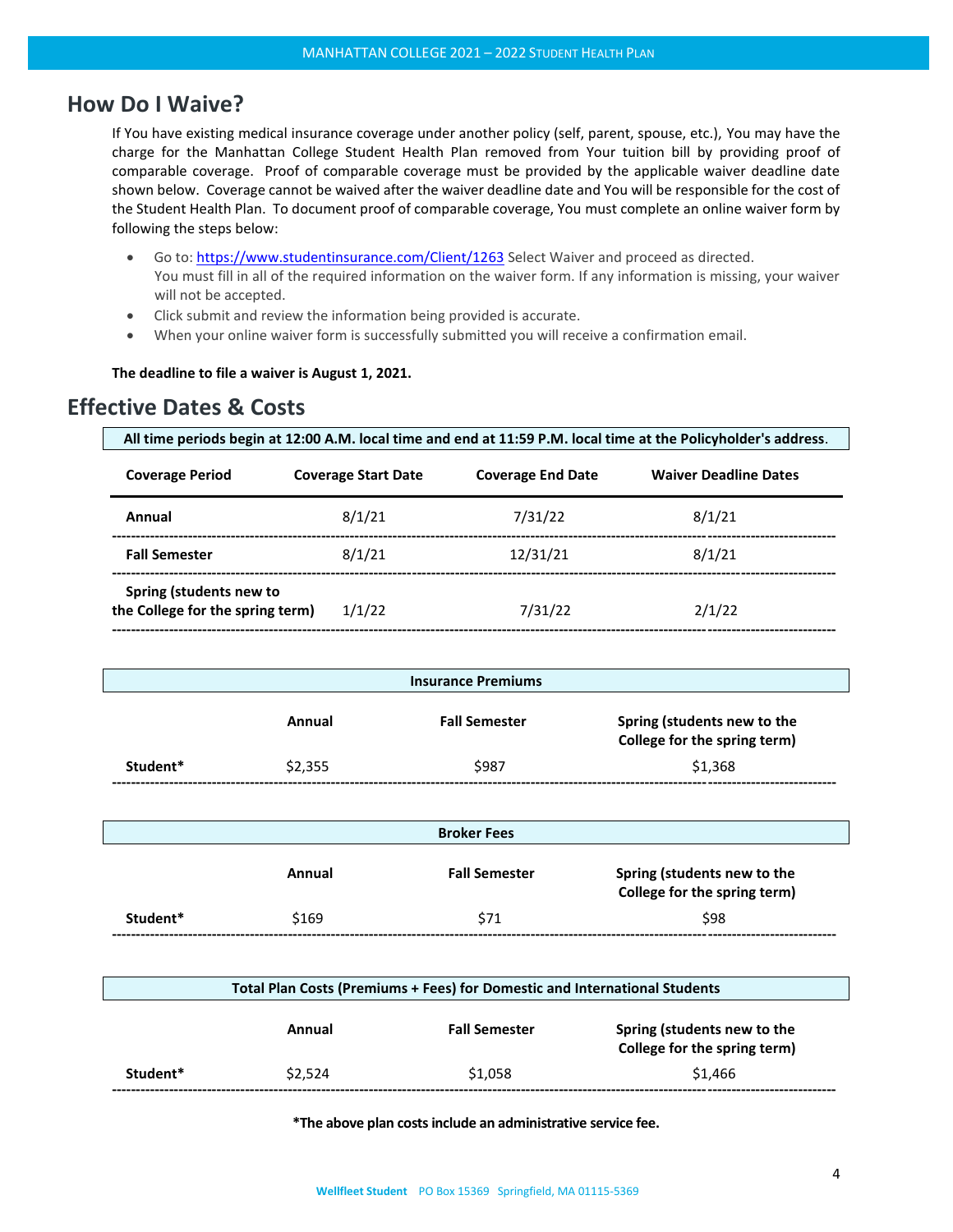# <span id="page-4-0"></span>**Preferred Provider Organization (PPO) Network**

#### **…providing access to quality health care at discounted costs!**

By enrolling in this Student Health Plan, you have the Cigna PPO Network of participating Providers. To find a complete listing of the Network's participating Providers, go to **[www.cigna.com,](https://www.cigna.com/)** or contact Wellfleet Student tollfree at (877) 657-5030, or **[www.wellfleetstudent.com](http://www.wellfleetstudent.com/)** for assistance.

# <span id="page-4-1"></span>**Manhattan College Schedule of Benefits**

This is only a brief description of coverage available under Certificate form NY SHIP CERT (2019). The Certificate will contain full details of coverage, coinsurance, limitations, exclusions, and termination provisions. If there are any conflicts between this document and the Certificate, the Certificate governs in all cases.

UNLESS OTHERWISE SPECIFIED BELOW THE MEDICAL PLAN DEDUCTIBLE (IF APPLICABLE) WILL ALWAYS APPLY.

## **MANHATTAN COLLEGE SCHEDULE OF BENEFITS Gold Metal Level Manhattan College**

**Policy Number**: WNY2122NYSHIP23 **Group/Plan Number**: ST1263SH **Policyholder Effective Date:** August 1, 2021 **Policyholder Termination Date:** July 31, 2022

| <b>COST-SHARING</b>                                                                      | <b>Participating Provider Member</b><br><b>Responsibility for Cost-Sharing</b> | <b>Non-Participating Provider</b><br><b>Member Responsibility for Cost-</b><br><b>Sharing</b>                                                                                                                                                                                                                                                                                                                                 |  |
|------------------------------------------------------------------------------------------|--------------------------------------------------------------------------------|-------------------------------------------------------------------------------------------------------------------------------------------------------------------------------------------------------------------------------------------------------------------------------------------------------------------------------------------------------------------------------------------------------------------------------|--|
| <b>Medical</b><br><b>Deductible</b><br>Individual                                        | \$250                                                                          | \$500                                                                                                                                                                                                                                                                                                                                                                                                                         |  |
|                                                                                          |                                                                                |                                                                                                                                                                                                                                                                                                                                                                                                                               |  |
| <b>Out-of-Pocket Limit</b><br>Individual                                                 | \$7,900                                                                        | \$15,800                                                                                                                                                                                                                                                                                                                                                                                                                      |  |
| <b>Accidental Death and</b><br><b>Dismemberment Benefits</b><br>\$10,000 Annual Maximum. |                                                                                | See the Cost-Sharing Expenses and<br>Allowed Amount section of this<br>Certificate for a description of how<br>We calculate the Allowed Amount.<br>Any charges of a Non-Participating<br>Provider that are in excess of the<br>Allowed Amount do not apply<br>towards the Deductible or Out-of-<br>Pocket Limit. You must pay the<br>amount of the Non-Participating<br>Provider's charge that exceeds Our<br>Allowed Amount. |  |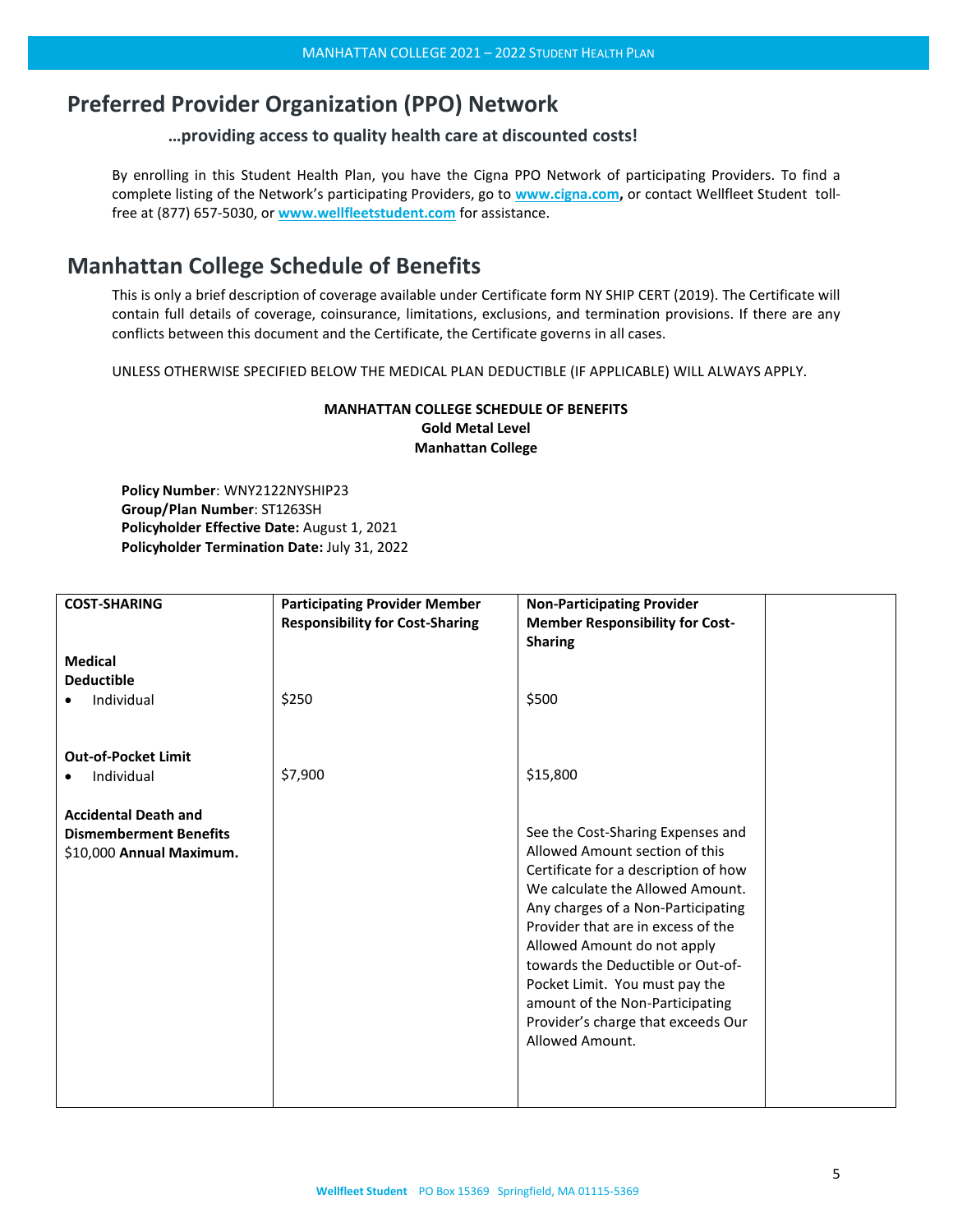|                                                       | <b>OFFICE VISITS</b>                                                                                                                 | <b>Participating Provider Member</b><br><b>Responsibility for Cost-Sharing</b>                                                                | <b>Non-Participating Provider</b><br><b>Member Responsibility for Cost-</b>                                                                   | Limits                         |
|-------------------------------------------------------|--------------------------------------------------------------------------------------------------------------------------------------|-----------------------------------------------------------------------------------------------------------------------------------------------|-----------------------------------------------------------------------------------------------------------------------------------------------|--------------------------------|
|                                                       |                                                                                                                                      |                                                                                                                                               | <b>Sharing</b>                                                                                                                                |                                |
| <b>Primary Care Office Visits</b><br>(or Home Visits) |                                                                                                                                      | \$25 Copayment<br>0% Coinsurance not subject to<br>Deductible                                                                                 | 30% Coinsurance not subject to<br>Deductible                                                                                                  | See benefit for<br>description |
| <b>Specialist Office Visits</b><br>(or Home Visits)   |                                                                                                                                      | \$25 Copayment<br>0% Coinsurance not subject to<br>Deductible                                                                                 | 30% Coinsurance not subject to<br>Deductible                                                                                                  | See benefit for<br>description |
|                                                       | <b>PREVENTIVE CARE</b>                                                                                                               | <b>Participating Provider Member</b><br><b>Responsibility for Cost-Sharing</b>                                                                | <b>Non-Participating Provider</b><br><b>Member Responsibility for Cost-</b><br><b>Sharing</b>                                                 | Limits                         |
| $\bullet$                                             | Well Child Visits and<br>Immunizations*                                                                                              | Covered in full                                                                                                                               | 30% Coinsurance not subject to<br>Deductible                                                                                                  | See benefit for<br>description |
| $\bullet$                                             | <b>Adult Annual Physical</b><br>Examinations*                                                                                        | Covered in full                                                                                                                               | 30% Coinsurance not subject to<br>Deductible                                                                                                  |                                |
|                                                       | Adult Immunizations*                                                                                                                 | Covered in full                                                                                                                               | 30% Coinsurance not subject to<br>Deductible                                                                                                  |                                |
| $\bullet$                                             | Routine Gynecological<br>Services/Well Woman<br>Exams*                                                                               | Covered in full                                                                                                                               | 30% Coinsurance not subject to<br>Deductible                                                                                                  |                                |
| $\bullet$                                             | Mammograms, Screening<br>and Diagnostic Imaging for<br>the Detection of Breast<br>Cancer                                             | Covered in full                                                                                                                               | 30% Coinsurance not subject to<br>Deductible                                                                                                  |                                |
|                                                       | <b>Sterilization Procedures</b><br>for Women*                                                                                        | Covered in full                                                                                                                               | 30% Coinsurance not subject to<br>Deductible                                                                                                  |                                |
|                                                       | Vasectomy                                                                                                                            | 30% Coinsurance after Deductible                                                                                                              | 40% Coinsurance after Deductible                                                                                                              |                                |
| ٠                                                     | Bone Density Testing*                                                                                                                | Covered in full                                                                                                                               | 30% Coinsurance not subject to<br>Deductible                                                                                                  |                                |
| ٠                                                     | <b>Screening for Prostate</b><br>Cancer                                                                                              | Covered in full                                                                                                                               | 30% Coinsurance not subject to<br>Deductible                                                                                                  |                                |
| $\bullet$                                             | All other preventive<br>services required by<br>USPSTF and HRSA.                                                                     | Use Cost-Sharing for appropriate<br>service (Primary Care Office Visit<br>Specialist Office Visit Diagnostic<br>Radiology Services Laboratory | Use Cost-Sharing for appropriate<br>service (Primary Care Office Visit<br>Specialist Office Visit Diagnostic<br>Radiology Services Laboratory |                                |
|                                                       | *When preventive services are<br>not provided in accordance<br>with the comprehensive<br>guidelines supported by<br>USPSTF and HRSA. | Procedures and Diagnostic Testing)                                                                                                            | Procedures and Diagnostic Testing)                                                                                                            |                                |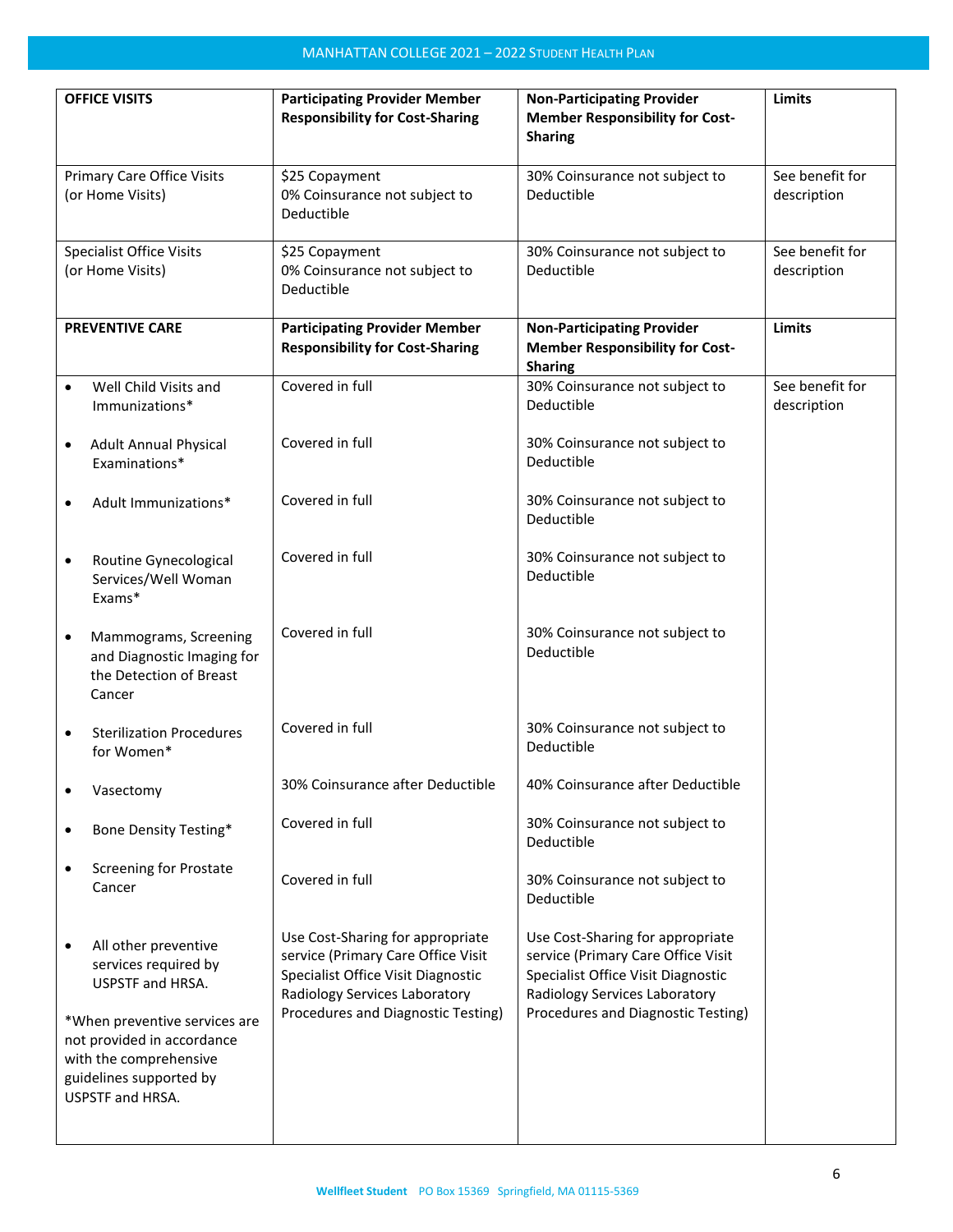| <b>EMERGENCY CARE</b>                                                        | <b>Participating Provider Member</b><br><b>Responsibility for Cost-Sharing</b>                                                | <b>Non-Participating Provider</b><br><b>Member Responsibility for Cost-</b><br><b>Sharing</b> | <b>Limits</b>                  |
|------------------------------------------------------------------------------|-------------------------------------------------------------------------------------------------------------------------------|-----------------------------------------------------------------------------------------------|--------------------------------|
| Pre-Hospital Emergency<br><b>Medical Services</b><br>(Ambulance Services)    | 30% Coinsurance after Deductible                                                                                              | 30% Coinsurance after Deductible                                                              | See benefit for<br>description |
| Non-Emergency Ambulance<br><b>Services</b>                                   | 30% Coinsurance after Deductible                                                                                              | 40% Coinsurance after Deductible                                                              | See benefit for<br>description |
| <b>Emergency Department</b><br>Copayment waived if Hospital<br>admission     | \$200 Copayment<br>30% Coinsurance after Deductible<br>Health care forensic examinations<br>performed under Public Health Law | \$200 Copayment<br>30% Coinsurance after Deductible                                           | See benefit for<br>description |
|                                                                              | § 2805-I are not subject to Cost-<br>Sharing.                                                                                 |                                                                                               |                                |
| <b>Urgent Care Center</b>                                                    | \$25 Copayment<br>30% Coinsurance after Deductible                                                                            | \$25 Copayment<br>40% Coinsurance after Deductible                                            | See benefit for<br>description |
| PROFESSIONAL SERVICES and<br><b>OUTPATIENT CARE</b>                          | <b>Participating Provider Member</b><br><b>Responsibility for Cost-Sharing</b>                                                | <b>Non-Participating Provider</b><br><b>Member Responsibility for Cost-</b><br><b>Sharing</b> | <b>Limits</b>                  |
| <b>Advanced Imaging Services</b><br>Performed in a Specialist<br>٠<br>Office | 30% Coinsurance after Deductible                                                                                              | 40% Coinsurance after Deductible                                                              | See benefit for<br>description |
| Performed in a<br>٠<br><b>Freestanding Radiology</b><br>Facility             | 30% Coinsurance after Deductible                                                                                              | 40% Coinsurance after Deductible                                                              |                                |
| Performed as Outpatient<br>٠<br><b>Hospital Services</b>                     | 30% Coinsurance after Deductible                                                                                              | 40% Coinsurance after Deductible                                                              |                                |
| <b>Preauthorization Required</b>                                             |                                                                                                                               |                                                                                               |                                |
| Allergy Testing and Treatment                                                |                                                                                                                               |                                                                                               | See benefit for<br>description |
| Performed in a PCP Office<br>٠                                               | 30% Coinsurance after Deductible                                                                                              | 40% Coinsurance after Deductible                                                              |                                |
| Performed in a Specialist<br>٠<br>Office                                     | 30% Coinsurance after Deductible                                                                                              | 40% Coinsurance after Deductible                                                              |                                |
| <b>Ambulatory Surgical Center</b><br><b>Facility Fee</b>                     | 30% Coinsurance after Deductible                                                                                              | 40% Coinsurance after Deductible                                                              | See benefit for<br>description |
| Anesthesia Services<br>(all settings)                                        | 30% Coinsurance after Deductible                                                                                              | 40% Coinsurance after Deductible                                                              | See benefit for<br>description |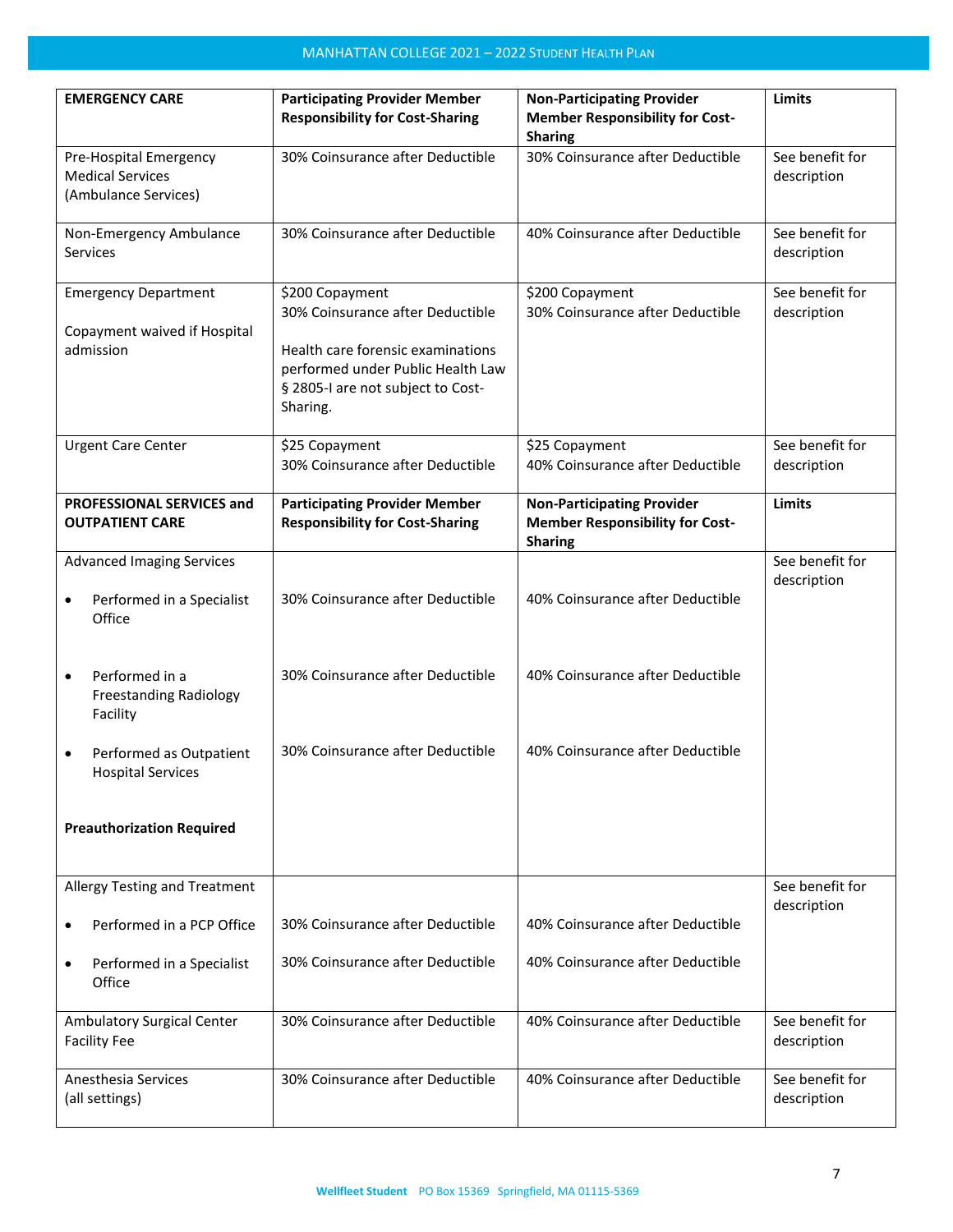| Autologous Blood Banking                                         | 30% Coinsurance after Deductible                                      | 40% Coinsurance after Deductible                                      | See benefits for<br>description |
|------------------------------------------------------------------|-----------------------------------------------------------------------|-----------------------------------------------------------------------|---------------------------------|
| Cardiac and Pulmonary<br>Rehabilitation                          |                                                                       |                                                                       | See benefits for<br>description |
| Performed in a Specialist<br>٠<br>Office                         | 30% Coinsurance after Deductible                                      | 40% Coinsurance after Deductible                                      |                                 |
| Performed as Outpatient<br>$\bullet$<br><b>Hospital Services</b> | 30% Coinsurance after Deductible                                      | 40% Coinsurance after Deductible                                      |                                 |
| Performed as Inpatient<br>$\bullet$<br><b>Hospital Services</b>  | Included as part of inpatient<br><b>Hospital service Cost-Sharing</b> | Included as part of inpatient<br><b>Hospital service Cost-Sharing</b> |                                 |
|                                                                  |                                                                       |                                                                       | See benefit for                 |
| Chemotherapy                                                     |                                                                       |                                                                       | description                     |
| Performed in a PCP Office<br>٠                                   | 30% Coinsurance after Deductible                                      | 40% Coinsurance after Deductible                                      |                                 |
| Performed in a Specialist<br>٠<br>Office                         | 30% Coinsurance after Deductible                                      | 40% Coinsurance after Deductible                                      |                                 |
| Performed as Outpatient<br>٠<br><b>Hospital Services</b>         | 30% Coinsurance after Deductible                                      | 40% Coinsurance after Deductible                                      |                                 |
| <b>Preauthorization Required</b>                                 |                                                                       |                                                                       |                                 |
| <b>Chiropractic Services</b>                                     | \$25 Copayment                                                        | 30% Coinsurance after Deductible                                      | See benefit for                 |
| <b>Preauthorization Required</b>                                 | 0% Coinsurance after Deductible                                       |                                                                       | description                     |
| <b>Clinical Trials</b>                                           | Use Cost-Sharing for appropriate<br>service                           | Use Cost-Sharing for appropriate<br>service                           | See benefit for<br>description  |
| <b>Diagnostic Testing</b>                                        |                                                                       |                                                                       | See benefit for                 |
|                                                                  |                                                                       |                                                                       | description                     |
| Performed in a PCP Office<br>٠                                   | 30% Coinsurance after Deductible                                      | 40% Coinsurance after Deductible                                      |                                 |
| Performed in a Specialist<br>٠<br>Office                         | 30% Coinsurance after Deductible                                      | 40% Coinsurance after Deductible                                      |                                 |
| Performed as Outpatient<br>٠<br><b>Hospital Services</b>         | 30% Coinsurance after Deductible                                      | 40% Coinsurance after Deductible                                      |                                 |
|                                                                  |                                                                       |                                                                       |                                 |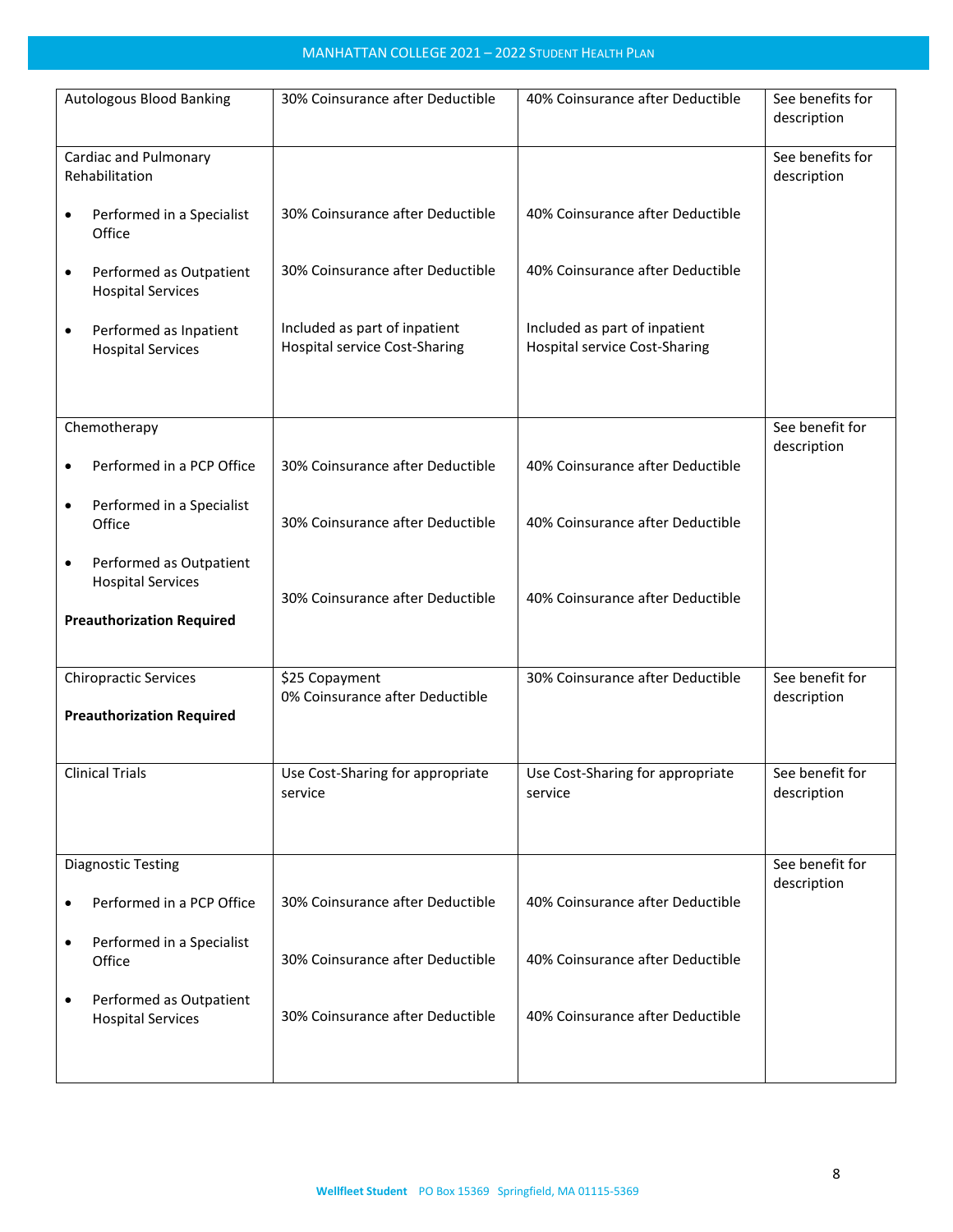|           | Dialysis                         |                                  |                                  | See benefit for    |
|-----------|----------------------------------|----------------------------------|----------------------------------|--------------------|
|           |                                  |                                  |                                  | description        |
| $\bullet$ | Performed in a PCP Office        | 30% Coinsurance after Deductible | 40% Coinsurance after Deductible |                    |
|           |                                  |                                  |                                  |                    |
| ٠         | Performed in a Specialist        | 30% Coinsurance after Deductible | 40% Coinsurance after Deductible |                    |
|           | Office                           |                                  |                                  |                    |
|           |                                  |                                  |                                  |                    |
| $\bullet$ | Performed in a                   | 30% Coinsurance after Deductible | 40% Coinsurance after Deductible |                    |
|           | <b>Freestanding Center</b>       |                                  |                                  |                    |
|           |                                  |                                  |                                  |                    |
| $\bullet$ | Performed as Outpatient          | 30% Coinsurance after Deductible | 40% Coinsurance after Deductible |                    |
|           | <b>Hospital Services</b>         |                                  |                                  |                    |
|           |                                  |                                  |                                  |                    |
| $\bullet$ | Performed at Home                | 30% Coinsurance after Deductible | 40% Coinsurance after Deductible |                    |
|           |                                  |                                  |                                  |                    |
|           |                                  |                                  |                                  |                    |
|           | <b>Habilitation Services</b>     | 30% Coinsurance after Deductible | 40% Coinsurance after Deductible | 60 visits per      |
|           | (Physical Therapy,               |                                  |                                  | condition, per     |
|           | Occupational Therapy or          |                                  |                                  | Plan Year          |
|           | Speech Therapy)                  |                                  |                                  | combined           |
|           |                                  |                                  |                                  | therapies          |
|           | <b>Preauthorization Required</b> |                                  |                                  |                    |
|           |                                  |                                  |                                  |                    |
|           | Home Health Care                 | 30% Coinsurance after Deductible | 40% Coinsurance after Deductible | 40 visits per Plan |
|           |                                  |                                  |                                  | Year               |
|           | <b>Preauthorization Required</b> |                                  |                                  |                    |
|           |                                  |                                  |                                  |                    |
|           | <b>Infertility Services</b>      | Use Cost-Sharing for appropriate | Use Cost-Sharing for appropriate | See benefit for    |
|           |                                  | service (Office Visit Diagnostic | service (Office Visit Diagnostic | description        |
|           | <b>Preauthorization Required</b> | Radiology Services Surgery       | Radiology Services Surgery       |                    |
|           |                                  | Laboratory & Diagnostic          | Laboratory & Diagnostic          |                    |
|           |                                  | Procedures)                      | Procedures)                      |                    |
|           | Infusion Therapy                 |                                  |                                  | See benefit for    |
|           |                                  |                                  |                                  | description        |
|           | Performed in a PCP Office        | 30% Coinsurance after Deductible | 40% Coinsurance after Deductible |                    |
|           |                                  |                                  | 40% Coinsurance after Deductible |                    |
| ٠         | Performed in Specialist          | 30% Coinsurance after Deductible |                                  |                    |
|           | Office                           |                                  |                                  |                    |
|           |                                  | 30% Coinsurance after Deductible | 40% Coinsurance after Deductible |                    |
| ٠         | Performed as Outpatient          |                                  |                                  |                    |
|           | <b>Hospital Services</b>         |                                  |                                  |                    |
|           |                                  | 30% Coinsurance after Deductible | 40% Coinsurance after Deductible | Home infusion      |
| ٠         | Home Infusion Therapy            |                                  |                                  | counts toward      |
|           | <b>Preauthorization Required</b> |                                  |                                  | home health care   |
|           |                                  |                                  |                                  | visit limits       |
|           |                                  |                                  |                                  |                    |
|           | <b>Inpatient Medical Visits</b>  | 30% Coinsurance after Deductible | 40% Coinsurance after Deductible | See benefit for    |
|           |                                  |                                  |                                  | description        |
|           |                                  |                                  |                                  |                    |
|           |                                  |                                  |                                  |                    |
|           |                                  |                                  |                                  |                    |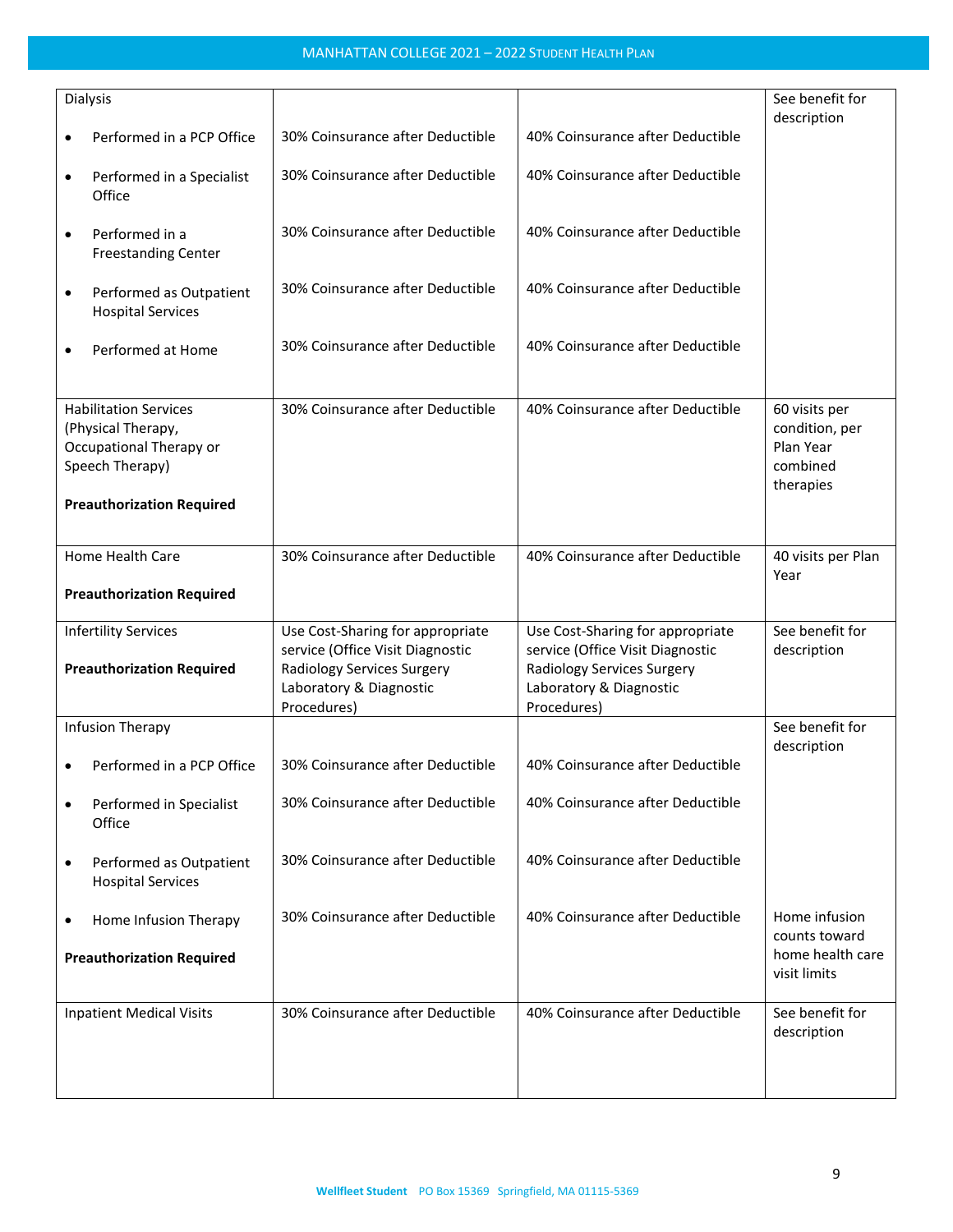|           | Laboratory Procedures                                                                                                                   |                                                                                                                                                                                        |                                                                                                                                                                                        | See benefit for<br>description                                                                    |
|-----------|-----------------------------------------------------------------------------------------------------------------------------------------|----------------------------------------------------------------------------------------------------------------------------------------------------------------------------------------|----------------------------------------------------------------------------------------------------------------------------------------------------------------------------------------|---------------------------------------------------------------------------------------------------|
| $\bullet$ | Performed in a PCP Office                                                                                                               | 30% Coinsurance after Deductible                                                                                                                                                       | 40% Coinsurance after Deductible                                                                                                                                                       |                                                                                                   |
| ٠         | Performed in a Specialist<br>Office                                                                                                     | 30% Coinsurance after Deductible                                                                                                                                                       | 40% Coinsurance after Deductible                                                                                                                                                       |                                                                                                   |
| ٠         | Performed in a<br>Freestanding Laboratory<br>Facility                                                                                   | 30% Coinsurance after Deductible                                                                                                                                                       | 40% Coinsurance after Deductible                                                                                                                                                       |                                                                                                   |
| ٠         | Performed as Outpatient<br><b>Hospital Services</b>                                                                                     | 30% Coinsurance after Deductible                                                                                                                                                       | 40% Coinsurance after Deductible                                                                                                                                                       |                                                                                                   |
|           |                                                                                                                                         |                                                                                                                                                                                        |                                                                                                                                                                                        |                                                                                                   |
|           | Maternity and Newborn Care<br>• Prenatal Care provided in<br>accordance with the<br>comprehensive guidelines<br>supported by USPSTF and | Covered in full                                                                                                                                                                        | 30% Coinsurance not subject to<br>Deductible                                                                                                                                           | See benefit for<br>description                                                                    |
|           | <b>HRSA</b>                                                                                                                             |                                                                                                                                                                                        |                                                                                                                                                                                        |                                                                                                   |
|           | Prenatal Care that is not<br>provided in accordance with<br>the comprehensive<br>guidelines supported by<br><b>USPSTF and HRSA</b>      | Use Cost-Sharing for appropriate<br>service (Primary Care Office Visit,<br>Specialist Office Visit, Diagnostic<br>Radiology Services, Laboratory<br>Procedures and Diagnostic Testing) | Use Cost-Sharing for appropriate<br>service (Primary Care Office Visit,<br>Specialist Office Visit, Diagnostic<br>Radiology Services, Laboratory<br>Procedures and Diagnostic Testing) | One (1) home<br>care visit is<br>covered at no<br>Cost-Sharing if<br>mother is<br>discharged from |
|           | <b>Inpatient Hospital Services</b><br>and Birthing Center                                                                               | 30% Coinsurance after Deductible                                                                                                                                                       | 40% Coinsurance after Deductible                                                                                                                                                       | Hospital early                                                                                    |
| $\bullet$ | Physician and Midwife<br>Services for Delivery                                                                                          | 30% Coinsurance after Deductible                                                                                                                                                       | 40% Coinsurance after Deductible                                                                                                                                                       |                                                                                                   |
|           | Breastfeeding Support,<br>Counseling and Supplies,<br><b>Including Breast Pumps</b>                                                     | Covered in full                                                                                                                                                                        | 30% Coinsurance not subject to<br>Deductible                                                                                                                                           | Covered for<br>duration of<br>breast feeding                                                      |
|           | <b>Postnatal Care</b>                                                                                                                   | 30% Coinsurance after Deductible                                                                                                                                                       | 40% Coinsurance after Deductible                                                                                                                                                       |                                                                                                   |
|           | <b>Outpatient Hospital Surgery</b><br><b>Facility Charge</b>                                                                            | 30% Coinsurance after Deductible                                                                                                                                                       | 40% Coinsurance after Deductible                                                                                                                                                       | See benefit for<br>description                                                                    |
|           | <b>Preadmission Testing</b>                                                                                                             | 30% Coinsurance after Deductible                                                                                                                                                       | 40% Coinsurance after Deductible                                                                                                                                                       | See benefit for<br>description                                                                    |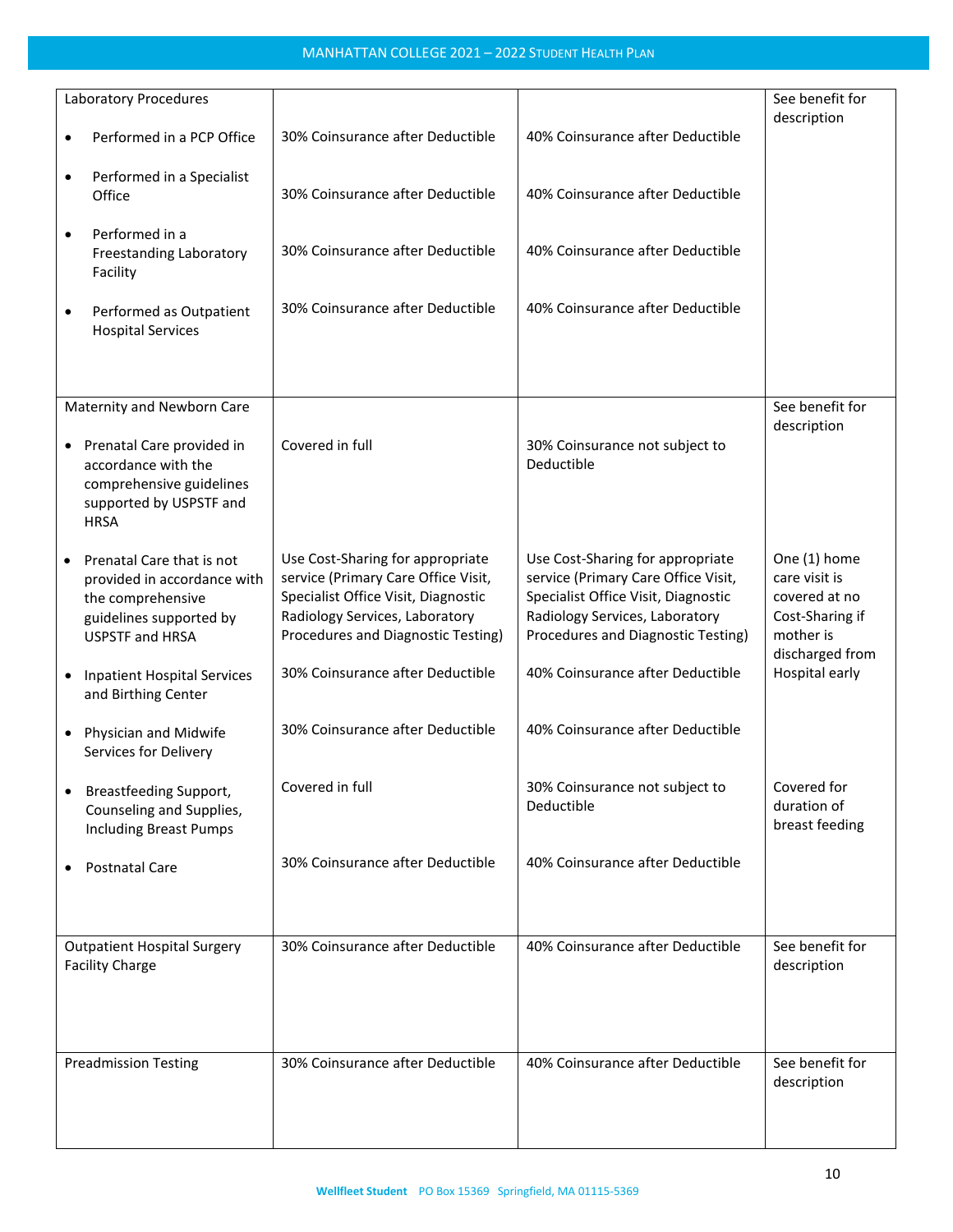| <b>Prescription Drugs</b><br>Administered in Office or<br><b>Outpatient Facilities</b> |                                                                                                    |                                  |                                                                                                            | See benefit for<br>description                                        |
|----------------------------------------------------------------------------------------|----------------------------------------------------------------------------------------------------|----------------------------------|------------------------------------------------------------------------------------------------------------|-----------------------------------------------------------------------|
| $\bullet$                                                                              | Performed in a PCP Office                                                                          | 30% Coinsurance after Deductible | 40% Coinsurance after Deductible                                                                           |                                                                       |
| ٠                                                                                      | Performed in Specialist<br>Office                                                                  | 30% Coinsurance after Deductible | 40% Coinsurance after Deductible                                                                           |                                                                       |
| $\bullet$                                                                              | Performed in Outpatient<br><b>Facilities</b>                                                       | 30% Coinsurance after Deductible | 40% Coinsurance after Deductible                                                                           |                                                                       |
|                                                                                        |                                                                                                    |                                  |                                                                                                            |                                                                       |
|                                                                                        | <b>Diagnostic Radiology Services</b>                                                               |                                  |                                                                                                            | See benefit for<br>description                                        |
| $\bullet$                                                                              | Performed in a PCP Office                                                                          | 30% Coinsurance after Deductible | 40% Coinsurance after Deductible                                                                           |                                                                       |
| $\bullet$                                                                              | Performed in a Specialist<br>Office                                                                | 30% Coinsurance after Deductible | 40% Coinsurance after Deductible                                                                           |                                                                       |
| $\bullet$                                                                              | Performed in a<br><b>Freestanding Radiology</b><br>Facility                                        | 30% Coinsurance after Deductible | 40% Coinsurance after Deductible                                                                           |                                                                       |
| $\bullet$                                                                              | Performed as Outpatient<br><b>Hospital Services</b>                                                | 30% Coinsurance after Deductible | 40% Coinsurance after Deductible                                                                           |                                                                       |
|                                                                                        | <b>Preauthorization Required</b>                                                                   |                                  |                                                                                                            |                                                                       |
|                                                                                        | <b>Therapeutic Radiology Services</b>                                                              |                                  |                                                                                                            | See benefit for                                                       |
| ٠                                                                                      | Performed in a Specialist<br>Office                                                                | 30% Coinsurance after Deductible | 40% Coinsurance after Deductible                                                                           | description                                                           |
| $\bullet$                                                                              | Performed in a<br><b>Freestanding Radiology</b><br>Facility                                        | 30% Coinsurance after Deductible | 40% Coinsurance after Deductible                                                                           |                                                                       |
| $\bullet$                                                                              | Performed as Outpatient<br><b>Hospital Services</b>                                                | 30% Coinsurance after Deductible | 40% Coinsurance after Deductible                                                                           |                                                                       |
|                                                                                        | <b>Preauthorization Required</b>                                                                   |                                  |                                                                                                            |                                                                       |
|                                                                                        | <b>Rehabilitation Services</b><br>(Physical Therapy,<br>Occupational Therapy or<br>Speech Therapy) | 30% Coinsurance after Deductible | 40% Coinsurance after Deductible                                                                           | 60 visits per<br>condition, per<br>Plan Year<br>combined<br>therapies |
|                                                                                        | <b>Preauthorization Required</b>                                                                   |                                  |                                                                                                            |                                                                       |
|                                                                                        | Second Opinions on the<br>Diagnosis of Cancer,<br>Surgery and Other                                | 30% Coinsurance after Deductible | 40% Coinsurance after Deductible<br>Second opinions on diagnosis of<br>cancer are Covered at participating | See benefit for<br>description                                        |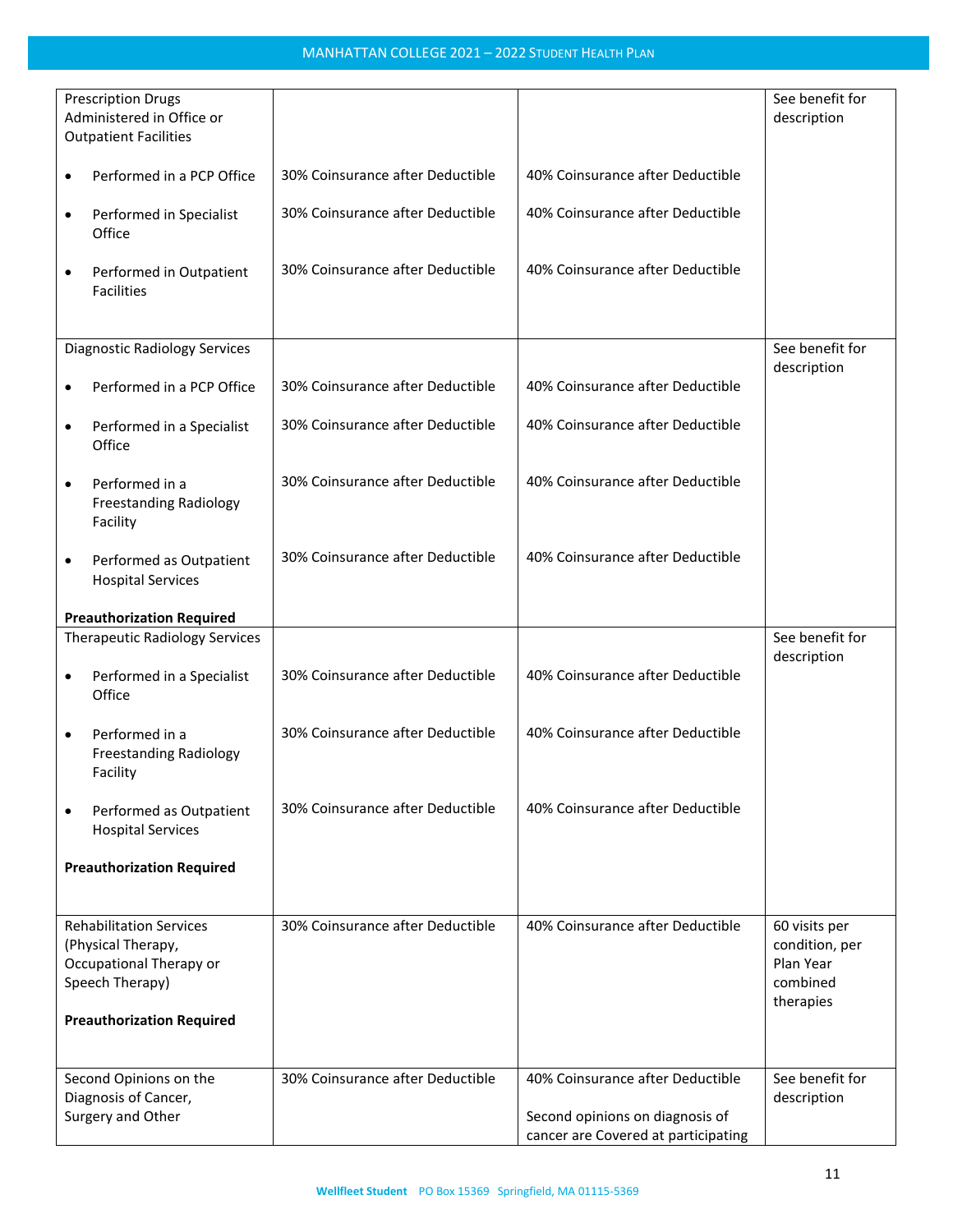| <b>Surgical Services</b>                                                                                                              |                                                                                | Cost-Sharing for non-participating<br>Specialist when a Referral is<br>obtained.              | See benefit for                  |
|---------------------------------------------------------------------------------------------------------------------------------------|--------------------------------------------------------------------------------|-----------------------------------------------------------------------------------------------|----------------------------------|
| (including Oral Surgery<br><b>Reconstructive Breast Surgery</b><br>Other Reconstructive and<br>Corrective Surgery; and<br>Transplants |                                                                                |                                                                                               | description                      |
| <b>Inpatient Hospital Surgery</b><br>٠                                                                                                | 30% Coinsurance after Deductible                                               | 40% Coinsurance after Deductible                                                              |                                  |
| <b>Outpatient Hospital</b><br>٠<br>Surgery                                                                                            | 30% Coinsurance after Deductible                                               | 40% Coinsurance after Deductible                                                              |                                  |
| Surgery Performed at an<br>$\bullet$<br><b>Ambulatory Surgical</b><br>Center                                                          | 30% Coinsurance after Deductible                                               | 40% Coinsurance after Deductible                                                              |                                  |
| Office Surgery<br>٠                                                                                                                   | 30% Coinsurance after Deductible                                               | 40% Coinsurance after Deductible                                                              |                                  |
| <b>Preauthorization Required</b>                                                                                                      |                                                                                |                                                                                               |                                  |
|                                                                                                                                       |                                                                                |                                                                                               |                                  |
| <b>ADDITIONAL SERVICES,</b><br><b>EQUIPMENT and DEVICES</b>                                                                           | <b>Participating Provider Member</b><br><b>Responsibility for Cost-Sharing</b> | <b>Non-Participating Provider</b><br><b>Member Responsibility for Cost-</b><br><b>Sharing</b> | <b>Limits</b>                    |
| <b>ABA Treatment for Autism</b><br>Spectrum Disorder                                                                                  | \$25 Copayment<br>0% Coinsurance after Deductible                              | 30% Coinsurance after Deductible                                                              | See benefit<br>description       |
| <b>Assistive Communication</b><br>Devices for Autism Spectrum<br>Disorder                                                             | \$25 Copayment<br>0% Coinsurance after Deductible                              | 30% Coinsurance after Deductible                                                              | See benefit for<br>description   |
| Diabetic Equipment, Supplies<br>and Self-Management<br>Education                                                                      |                                                                                |                                                                                               | See benefit for<br>description   |
| Diabetic Equipment,<br>$\bullet$<br>Supplies and Insulin (up<br>to a 90 day supply)                                                   | 30% Coinsurance not subject to<br>Deductible                                   | 40% Coinsurance after Deductible                                                              | See Prescription<br>Drug benefit |
| <b>Diabetic Education</b><br>٠                                                                                                        | 30% Coinsurance after Deductible                                               | 40% Coinsurance after Deductible                                                              |                                  |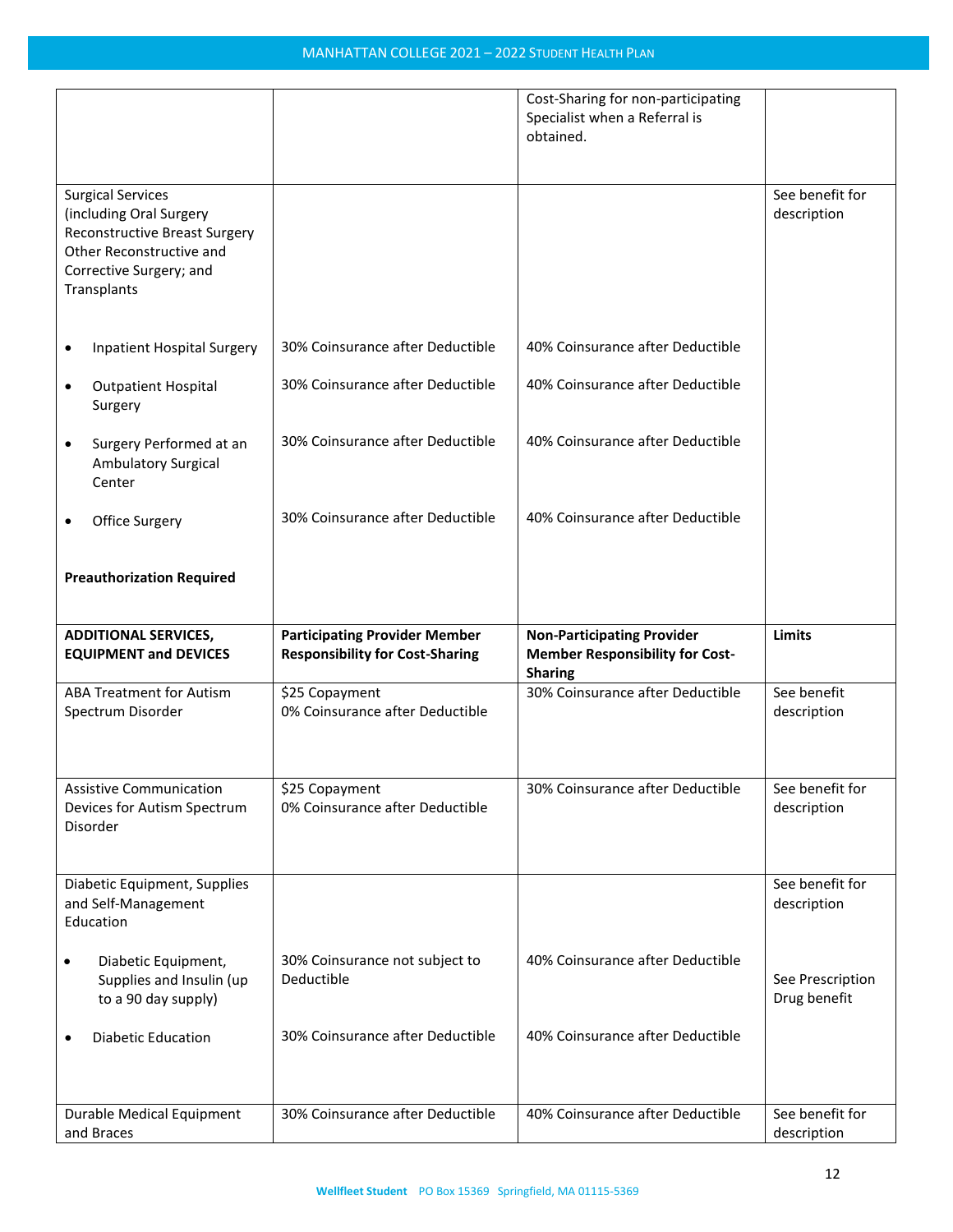| <b>Preauthorization Required</b>                                                                                                                                                    |                                                                                |                                                                                               |                                                              |
|-------------------------------------------------------------------------------------------------------------------------------------------------------------------------------------|--------------------------------------------------------------------------------|-----------------------------------------------------------------------------------------------|--------------------------------------------------------------|
| <b>External Hearing Aids</b>                                                                                                                                                        | 30% Coinsurance after Deductible                                               | 40% Coinsurance after Deductible                                                              | Single purchase<br>once every 3<br>years                     |
| Cochlear Implants                                                                                                                                                                   | 30% Coinsurance after Deductible                                               | 40% Coinsurance after Deductible                                                              | One per ear per<br>time Covered                              |
| <b>Preauthorization Required</b>                                                                                                                                                    |                                                                                |                                                                                               |                                                              |
| <b>Hospice Care</b>                                                                                                                                                                 |                                                                                |                                                                                               | 210 days per Plan<br>Year                                    |
| Inpatient<br>٠                                                                                                                                                                      | 30% Coinsurance after Deductible                                               | 40% Coinsurance after Deductible                                                              |                                                              |
| Outpatient                                                                                                                                                                          | 30% Coinsurance after Deductible                                               | 40% Coinsurance after Deductible                                                              | Five (5) visits for<br>family<br>bereavement<br>counseling   |
| <b>Medical Supplies</b>                                                                                                                                                             | 30% Coinsurance after Deductible                                               | 40% Coinsurance after Deductible                                                              | See benefit for<br>description                               |
| <b>Prosthetic Devices</b>                                                                                                                                                           |                                                                                |                                                                                               |                                                              |
| External                                                                                                                                                                            | 30% Coinsurance after Deductible                                               | 40% Coinsurance after Deductible                                                              | One $(1)$<br>prosthetic device,<br>per limb, per<br>lifetime |
| Internal<br>$\bullet$                                                                                                                                                               | 30% Coinsurance after Deductible                                               | 40% Coinsurance after Deductible                                                              | Unlimited<br>See benefit for<br>description                  |
| <b>Preauthorization Required</b>                                                                                                                                                    |                                                                                |                                                                                               |                                                              |
| <b>INPATIENT SERVICES and</b><br><b>FACILITIES</b>                                                                                                                                  | <b>Participating Provider Member</b><br><b>Responsibility for Cost-Sharing</b> | <b>Non-Participating Provider</b><br><b>Member Responsibility for Cost-</b><br><b>Sharing</b> | Limits                                                       |
| Inpatient Hospital for a<br><b>Continuous Confinement</b><br>(including an Inpatient Stay for<br>Mastectomy Care, Cardiac and<br>Pulmonary Rehabilitation, and<br>End of Life Care) | 30% Coinsurance after Deductible                                               | 40% Coinsurance after Deductible                                                              | See benefit for<br>description                               |
| <b>Preauthorization Required.</b><br>However, Preauthorization is<br>not required for emergency<br>admissions or services<br>provided in a neonatal<br>intensive care unit of a     |                                                                                |                                                                                               |                                                              |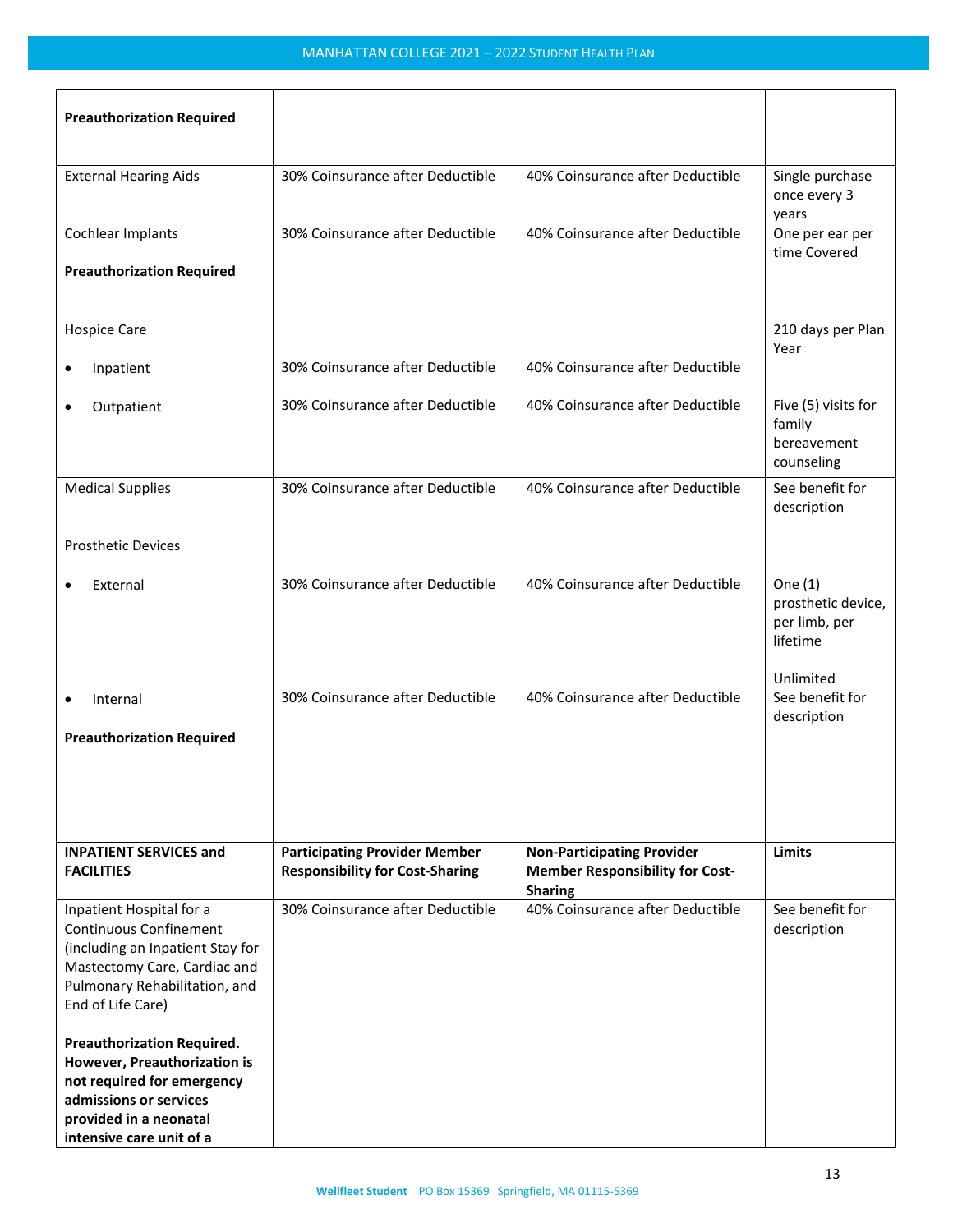| Hospital certified pursuant to<br>Article 28 of the Public Health<br>Law.                                                                                                                                                                                                                                                                        |                                                                                |                                                                                               |                                                                                             |
|--------------------------------------------------------------------------------------------------------------------------------------------------------------------------------------------------------------------------------------------------------------------------------------------------------------------------------------------------|--------------------------------------------------------------------------------|-----------------------------------------------------------------------------------------------|---------------------------------------------------------------------------------------------|
| <b>Observation Stay</b>                                                                                                                                                                                                                                                                                                                          | 30% Coinsurance after Deductible                                               | 40% Coinsurance after Deductible                                                              | See benefit for<br>description                                                              |
| <b>Skilled Nursing Facility</b><br>(including Cardiac and<br>Pulmonary Rehabilitation)<br><b>Preauthorization Required</b>                                                                                                                                                                                                                       | 30% Coinsurance after Deductible                                               | 40% Coinsurance after Deductible                                                              | 200 days per Plan<br>Year<br>See benefit for<br>description                                 |
| <b>Inpatient Habilitation Services</b><br>(Physical Speech and<br>Occupational Therapy)<br><b>Preauthorization Required</b>                                                                                                                                                                                                                      | 30% Coinsurance after Deductible                                               | 40% Coinsurance after Deductible                                                              | 60 days per Plan<br>Year for all<br>therapies<br>combined<br>See benefit for<br>description |
| <b>Inpatient Rehabilitation</b><br>Services (Physical Speech and<br>Occupational Therapy)<br><b>Preauthorization Required</b>                                                                                                                                                                                                                    | 30% Coinsurance after Deductible                                               | 40% Coinsurance after Deductible                                                              | 60 days per Plan<br>Year for all<br>therapies<br>combined<br>See benefit for<br>description |
| <b>MENTAL HEALTH and</b><br><b>SUBSTANCE USE DISORDER</b><br><b>SERVICES</b>                                                                                                                                                                                                                                                                     | <b>Participating Provider Member</b><br><b>Responsibility for Cost-Sharing</b> | <b>Non-Participating Provider</b><br><b>Member Responsibility for Cost-</b><br><b>Sharing</b> | <b>Limits</b>                                                                               |
| Inpatient Mental Health Care<br>for a continuous confinement<br>when in a Hospital (including<br><b>Residential Treatment)</b><br><b>Preauthorization Required.</b><br>However, Preauthorization is<br>not required for emergency<br>admissions or for admissions<br>at Participating OMH-licensed<br><b>Facilities for Members under</b><br>18. | 30% Coinsurance after Deductible                                               | 40% Coinsurance after Deductible                                                              | See benefit for<br>description                                                              |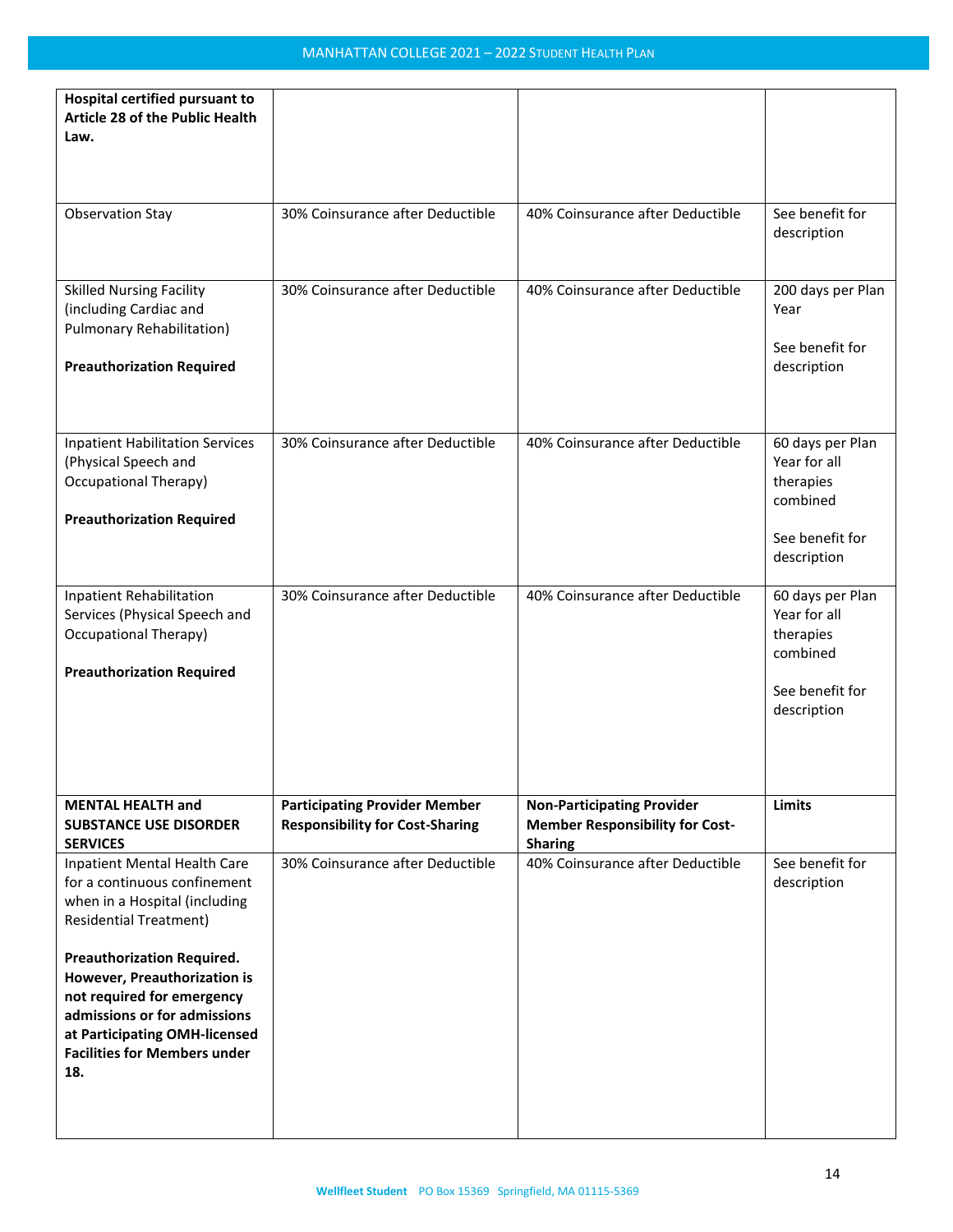| <b>Outpatient Mental Health Care</b><br>(including Partial<br>Hospitalization and Intensive                                                                                            |                                                               |                                              | See benefit for<br>description                                           |
|----------------------------------------------------------------------------------------------------------------------------------------------------------------------------------------|---------------------------------------------------------------|----------------------------------------------|--------------------------------------------------------------------------|
| <b>Outpatient Program Services)</b>                                                                                                                                                    |                                                               |                                              |                                                                          |
| <b>Office Visits</b><br>$\bullet$                                                                                                                                                      | \$25 Copayment<br>0% Coinsurance not subject to<br>Deductible | 30% Coinsurance not subject to<br>Deductible |                                                                          |
| All Other Outpatient<br>٠<br>Services                                                                                                                                                  | 30% Coinsurance after Deductible                              | 40% Coinsurance after Deductible             |                                                                          |
| <b>Except for Office Visits,</b><br><b>Preauthorization Required.</b>                                                                                                                  |                                                               |                                              |                                                                          |
|                                                                                                                                                                                        |                                                               |                                              |                                                                          |
| <b>Inpatient Substance Use</b><br>Services for a continuous<br>confinement when in a<br>Hospital (including Residential<br>Treatment)                                                  | 30% Coinsurance after Deductible                              | 40% Coinsurance after Deductible             | See benefit for<br>description                                           |
| <b>Preauthorization Required.</b><br>However, Preauthorization is<br><b>Not Required for Emergency</b><br><b>Admissions or for Participating</b><br><b>OASAS-certified Facilities.</b> |                                                               |                                              |                                                                          |
|                                                                                                                                                                                        |                                                               |                                              |                                                                          |
| <b>Outpatient Substance Use</b><br>Services (including Partial<br>Hospitalization, Intensive<br><b>Outpatient Program Services,</b><br>and Medication Assisted<br>Treatment)           |                                                               |                                              | Up to 20 visits per<br>Plan Year may be<br>used for family<br>counseling |
| <b>Office Visits</b><br>٠                                                                                                                                                              | \$25 Copayment<br>0% Coinsurance not subject to<br>Deductible | 30% Coinsurance not subject to<br>Deductible | See benefit for<br>description                                           |
| All Other Outpatient<br>$\bullet$<br>Services                                                                                                                                          | 30% Coinsurance after Deductible                              | 40% Coinsurance after Deductible             |                                                                          |
| <b>Except for Office Visits,</b><br><b>Preauthorization Required.</b><br>However, Preauthorization is<br>not required for Participating<br><b>OASAS-certified Facilities.</b>          |                                                               |                                              |                                                                          |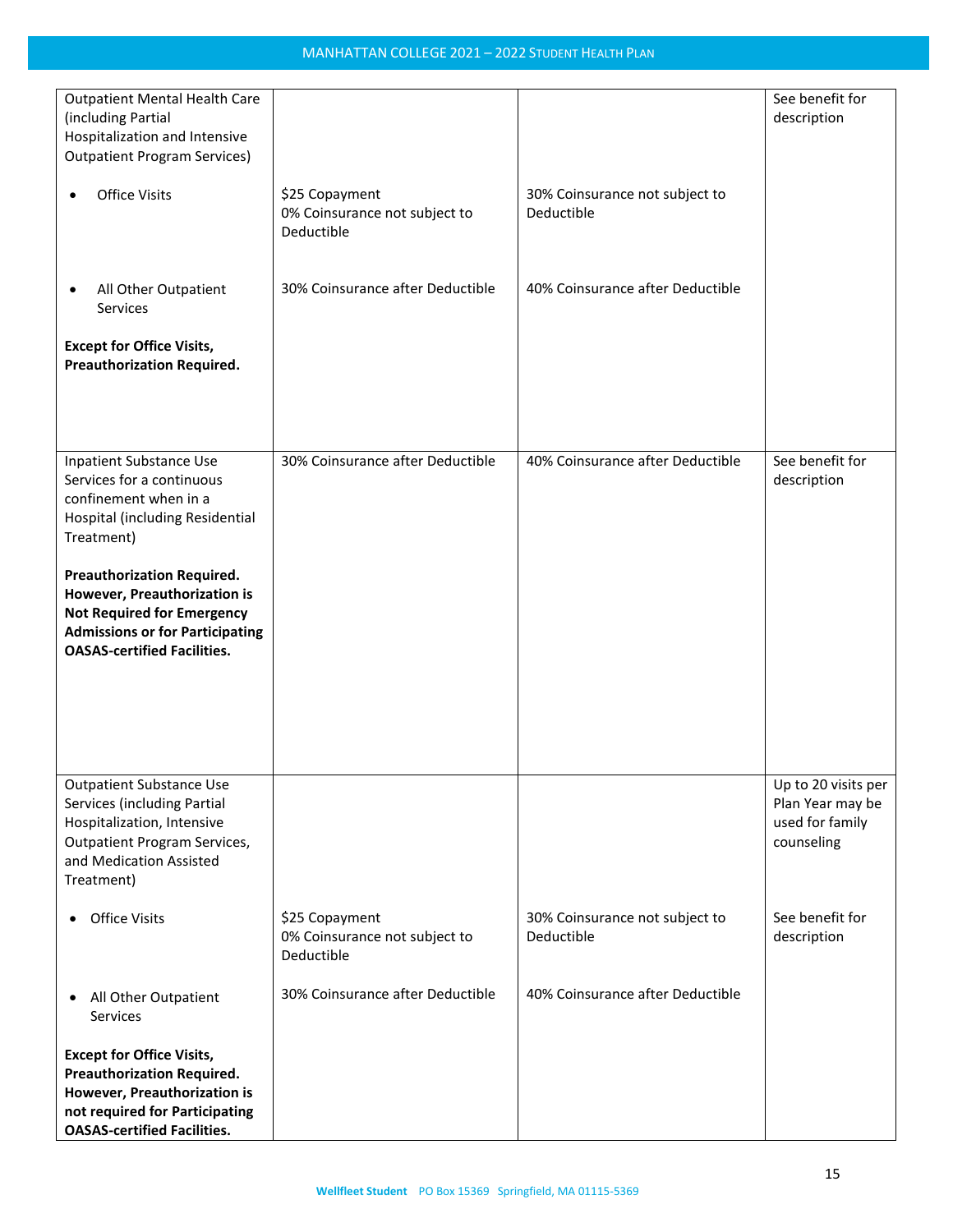| <b>PRESCRIPTION DRUGS</b>                                                                                                                                                                                                                                                                                                   | <b>Participating Provider Member</b><br><b>Responsibility for Cost-Sharing</b> | <b>Non-Participating Provider</b><br><b>Member Responsibility for Cost-</b> | <b>Limits</b>                  |
|-----------------------------------------------------------------------------------------------------------------------------------------------------------------------------------------------------------------------------------------------------------------------------------------------------------------------------|--------------------------------------------------------------------------------|-----------------------------------------------------------------------------|--------------------------------|
| *Certain Prescription Drugs are<br>not subject to Cost-Sharing<br>when provided in accordance<br>with the comprehensive<br>guidelines supported by HRSA<br>or if the item or service has an<br>"A" or "B" rating from the<br>USPSTF and obtained at a<br>participating pharmacy                                             |                                                                                | <b>Sharing</b>                                                              |                                |
|                                                                                                                                                                                                                                                                                                                             |                                                                                |                                                                             |                                |
| <b>Retail Pharmacy</b><br>30-day supply                                                                                                                                                                                                                                                                                     |                                                                                |                                                                             | See benefit for                |
|                                                                                                                                                                                                                                                                                                                             |                                                                                |                                                                             | description                    |
| Tier 1                                                                                                                                                                                                                                                                                                                      | \$20 Copayment<br>0% Coinsurance not subject to<br>Deductible                  | \$20 Copayment<br>0% Coinsurance not subject to<br>Deductible               |                                |
| Tier 2                                                                                                                                                                                                                                                                                                                      | \$50 Copayment<br>0% Coinsurance not subject to<br>Deductible                  | \$50 Copayment<br>0% Coinsurance not subject to<br>Deductible               |                                |
| Tier 3                                                                                                                                                                                                                                                                                                                      | \$100 Copayment<br>0% Coinsurance not subject to                               | \$100 Copayment<br>0% Coinsurance not subject to                            |                                |
| If You have an Emergency<br>Condition, Preauthorization is<br>not required for a five (5) day<br>emergency supply of a Covered<br>Prescription Drug used to treat<br>a substance use disorder,<br>including a Prescription Drug to<br>manage opioid withdrawal<br>and/or stabilization and for<br>opioid overdose reversal. | Deductible                                                                     | Deductible                                                                  |                                |
| Up to a 90-day supply for<br><b>Maintenance Drugs</b>                                                                                                                                                                                                                                                                       |                                                                                |                                                                             | See benefit for<br>description |
| Tier 1                                                                                                                                                                                                                                                                                                                      | \$60 Copayment<br>0% Coinsurance not subject to<br>Deductible                  | \$60 Copayment<br>0% Coinsurance not subject to<br>Deductible               |                                |
| Tier 2                                                                                                                                                                                                                                                                                                                      | \$150 Copayment<br>0% Coinsurance not subject to<br>Deductible                 | \$150 Copayment<br>0% Coinsurance not subject to<br>Deductible              |                                |
| Tier 3                                                                                                                                                                                                                                                                                                                      | \$300 Copayment<br>0% Coinsurance not subject to<br>Deductible                 | \$300 Copayment<br>0% Coinsurance not subject to<br>Deductible              |                                |
| <b>Enteral Formulas</b>                                                                                                                                                                                                                                                                                                     |                                                                                |                                                                             | See benefit for                |
| Tier 1                                                                                                                                                                                                                                                                                                                      | \$20 Copayment                                                                 | \$20 Copayment                                                              | description                    |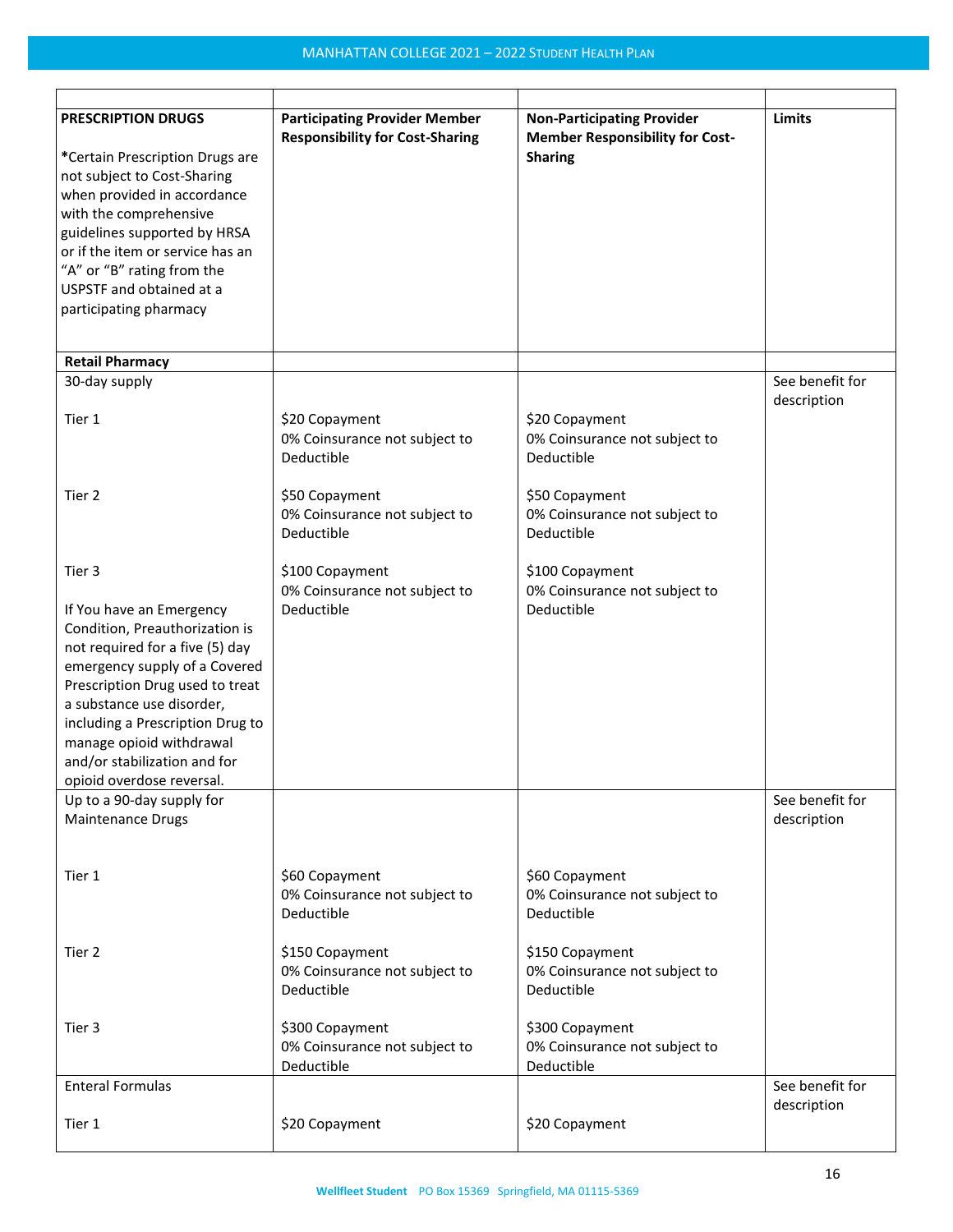|                                         | 0% Coinsurance not subject to                             | 0% Coinsurance not subject to          |                    |
|-----------------------------------------|-----------------------------------------------------------|----------------------------------------|--------------------|
|                                         |                                                           |                                        |                    |
|                                         | Deductible                                                | Deductible                             |                    |
| Tier 2                                  |                                                           |                                        |                    |
|                                         | \$50 Copayment                                            | \$50 Copayment                         |                    |
|                                         | 0% Coinsurance not subject to                             | 0% Coinsurance not subject to          |                    |
|                                         | Deductible                                                | Deductible                             |                    |
|                                         |                                                           |                                        |                    |
| Tier 3                                  |                                                           |                                        |                    |
|                                         | \$100 Copayment                                           | \$100 Copayment                        |                    |
|                                         |                                                           |                                        |                    |
|                                         | 0% Coinsurance not subject to                             | 0% Coinsurance not subject to          |                    |
|                                         | Deductible                                                | Deductible                             |                    |
| <b>WELLNESS BENEFITS</b>                | <b>Participating Provider Member</b>                      | <b>Non-Participating Provider</b>      |                    |
|                                         | <b>Responsibility for Cost-Sharing</b>                    | <b>Member Responsibility for Cost-</b> |                    |
|                                         |                                                           | <b>Sharing</b>                         |                    |
| <b>Exercise Facility</b>                | Up to \$200 per six (6) month period                      | Up to \$200 per six (6) month period   | See Benefit        |
| Reimbursement                           |                                                           |                                        | description        |
|                                         |                                                           |                                        |                    |
| <b>PEDIATRIC DENTAL and</b>             | <b>Participating Provider Member</b>                      | <b>Non-Participating Provider</b>      | <b>Limits</b>      |
| <b>VISION CARE</b>                      | <b>Responsibility for Cost-Sharing</b>                    | <b>Member Responsibility for Cost-</b> |                    |
|                                         |                                                           | <b>Sharing</b>                         |                    |
| <b>Pediatric Dental Care</b>            |                                                           |                                        |                    |
|                                         |                                                           |                                        |                    |
| <b>Preventive Dental Care</b>           | 0% Coinsurance not subject to                             | 0% Coinsurance not subject to          |                    |
|                                         | Deductible                                                | Deductible                             | One (1) dental     |
| <b>Routine Dental Care</b><br>$\bullet$ | 50% Coinsurance after Deductible                          | 50% Coinsurance after Deductible       | exam and           |
|                                         |                                                           |                                        | cleaning per six   |
|                                         |                                                           |                                        |                    |
| Major Dental<br>٠                       | 50% Coinsurance after Deductible                          | 50% Coinsurance after Deductible       | (6)-month period   |
| (Endodontics,                           |                                                           |                                        |                    |
| Periodontics, Oral Surgery              |                                                           |                                        | Full mouth x-rays  |
| and Prosthodontics)                     |                                                           |                                        | or panoramic x-    |
|                                         |                                                           |                                        | rays at 36 month   |
| Orthodontics<br>$\bullet$               | 50% Coinsurance after Deductible                          | 50% Coinsurance after Deductible       | intervals and      |
|                                         |                                                           |                                        | bitewing x-rays at |
|                                         |                                                           |                                        | six (6) month      |
| <b>Orthodontics and Major</b>           |                                                           |                                        | intervals          |
| <b>Dental Require</b>                   |                                                           |                                        |                    |
| Preauthorization                        |                                                           |                                        |                    |
|                                         |                                                           |                                        |                    |
| <b>Pediatric Vision Care</b>            |                                                           |                                        | One (1) exam per   |
|                                         |                                                           |                                        | Plan Year          |
| Exams                                   | 30% Coinsurance after Deductible                          | 40% Coinsurance after Deductible       |                    |
|                                         |                                                           |                                        | One $(1)$          |
| Lenses and Frames<br>٠                  | 30% Coinsurance after Deductible                          | 40% Coinsurance after Deductible       | prescribed lenses  |
|                                         |                                                           |                                        | and frames per     |
| <b>Contact Lenses</b><br>٠              | 30% Coinsurance after Deductible                          | 40% Coinsurance after Deductible       | Plan Year          |
|                                         |                                                           |                                        |                    |
| <b>Accidental Injury Dental</b>         | 30% Coinsurance after Deductible                          | 40% Coinsurance after Deductible       |                    |
| <b>Treatment for Members over</b>       |                                                           |                                        |                    |
|                                         |                                                           |                                        |                    |
| age 19                                  |                                                           |                                        |                    |
| <b>Non-emergency Care While</b>         | 40% coinsurance of - Actual Cost after Deductible         |                                        | \$10,000 Annual    |
| <b>Traveling Outside of the</b>         |                                                           |                                        | Limits             |
| <b>United States</b>                    |                                                           |                                        |                    |
| <b>Emergency Medical</b>                | 0% coinsurance of - Actual Cost not subject to Deductible |                                        | \$50,000 Annual    |
| <b>Evacuation</b>                       |                                                           |                                        | Limits             |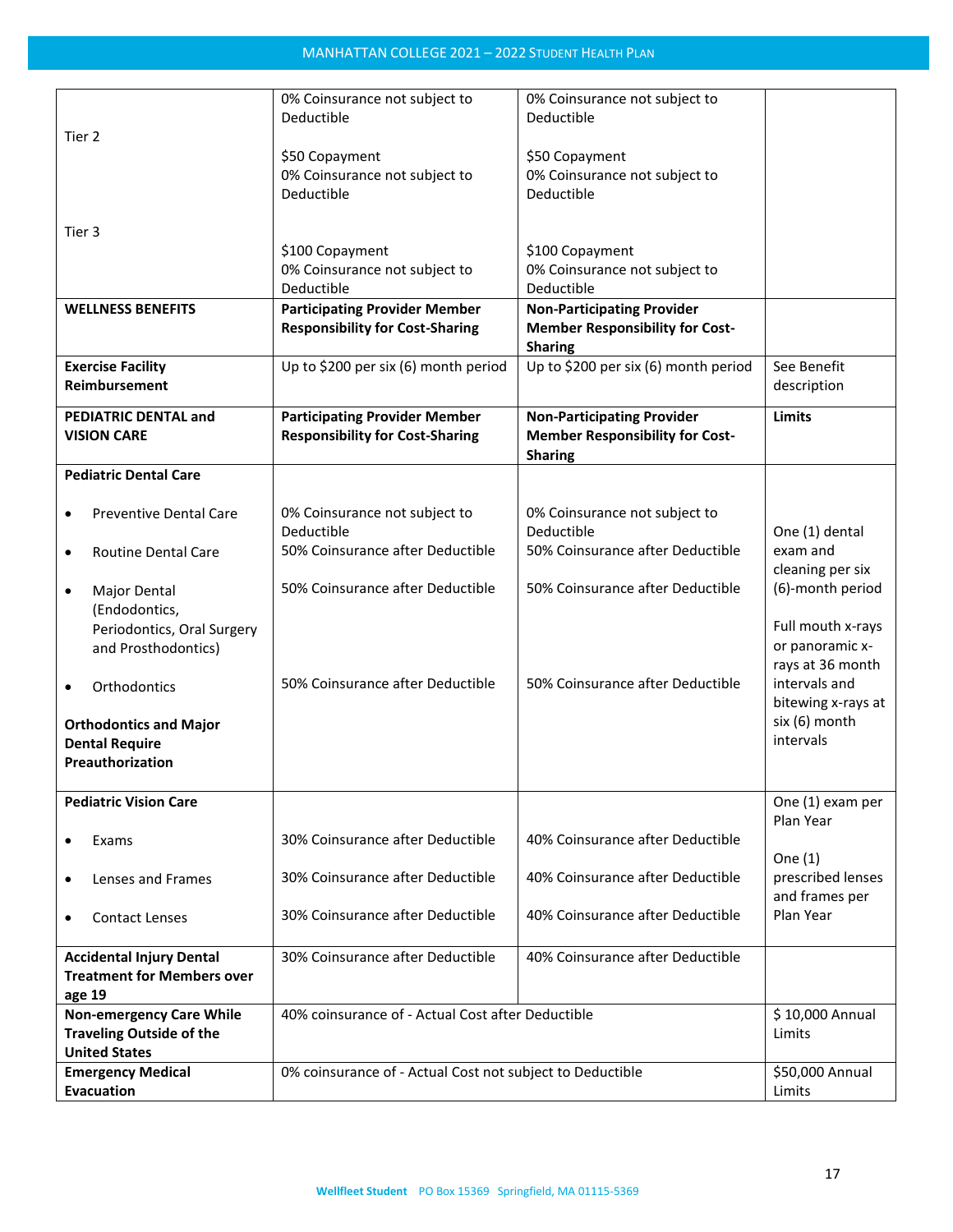|                                                              |                                                           |     | Combined with<br>Repatriation<br>Benefit.                                    |
|--------------------------------------------------------------|-----------------------------------------------------------|-----|------------------------------------------------------------------------------|
| <b>Repatriation of Remains</b>                               | 0% coinsurance of - Actual Cost not subject to Deductible |     | \$50,000 Annual<br>Limits Combined<br>with Medical<br>Evacuation<br>Benefit. |
| <b>Accidental Death and</b><br><b>Dismemberment Benefits</b> | N/A                                                       | N/A | \$10,000 Annual<br>Maximum                                                   |

#### **ACCIDENTAL DEATH AND DISMEMBERMENT BENEFIT**

If, as the result of a covered Accident, You sustain any of the following losses, We will pay the benefit shown. The loss must occur within 365 days of the Accident.

| Percentage of Maximum Amount |
|------------------------------|
|                              |
|                              |
|                              |
|                              |
|                              |

**Accident** means a sudden, unforeseeable external event which directly and from no other cause, results in loss of life, hand, foot or sight.

Loss of hand or foot means the complete severance through or above the wrist or ankle joint. Loss of eye means the total permanent loss of sight in the eye. The maximum amount is the largest amount payable under this benefit for all losses resulting from any one Accident.

#### <span id="page-17-0"></span>**Preauthorization**

Preauthorization is required for inpatient hospital, surgery and selected outpatient services. For inpatient hospital, preauthorization is not required for emergency admissions or services provided in a neonatal intensive care unit of a hospital certified pursuant to Article 28 of the Public Health Law.

# <span id="page-17-1"></span>**Exclusions and Limitations**

No coverage is available under this Certificate for the following:

#### **A. Aviation.**

We do not Cover services arising out of aviation, other than as a fare-paying passenger on a scheduled or charter flight operated by a scheduled airline.

#### **B. Convalescent and Custodial Care.**

We do not Cover services related to rest cures, custodial care or transportation. "Custodial care" means help in transferring, eating, dressing, bathing, toileting and other such related activities. Custodial care does not include Covered Services determined to be Medically Necessary.

#### **C. Conversion Therapy.**

We do not Cover conversion therapy. Conversion therapy is any practice by a mental health professional that seeks to change the sexual orientation or gender identity of a Member under 18 years of age, including efforts to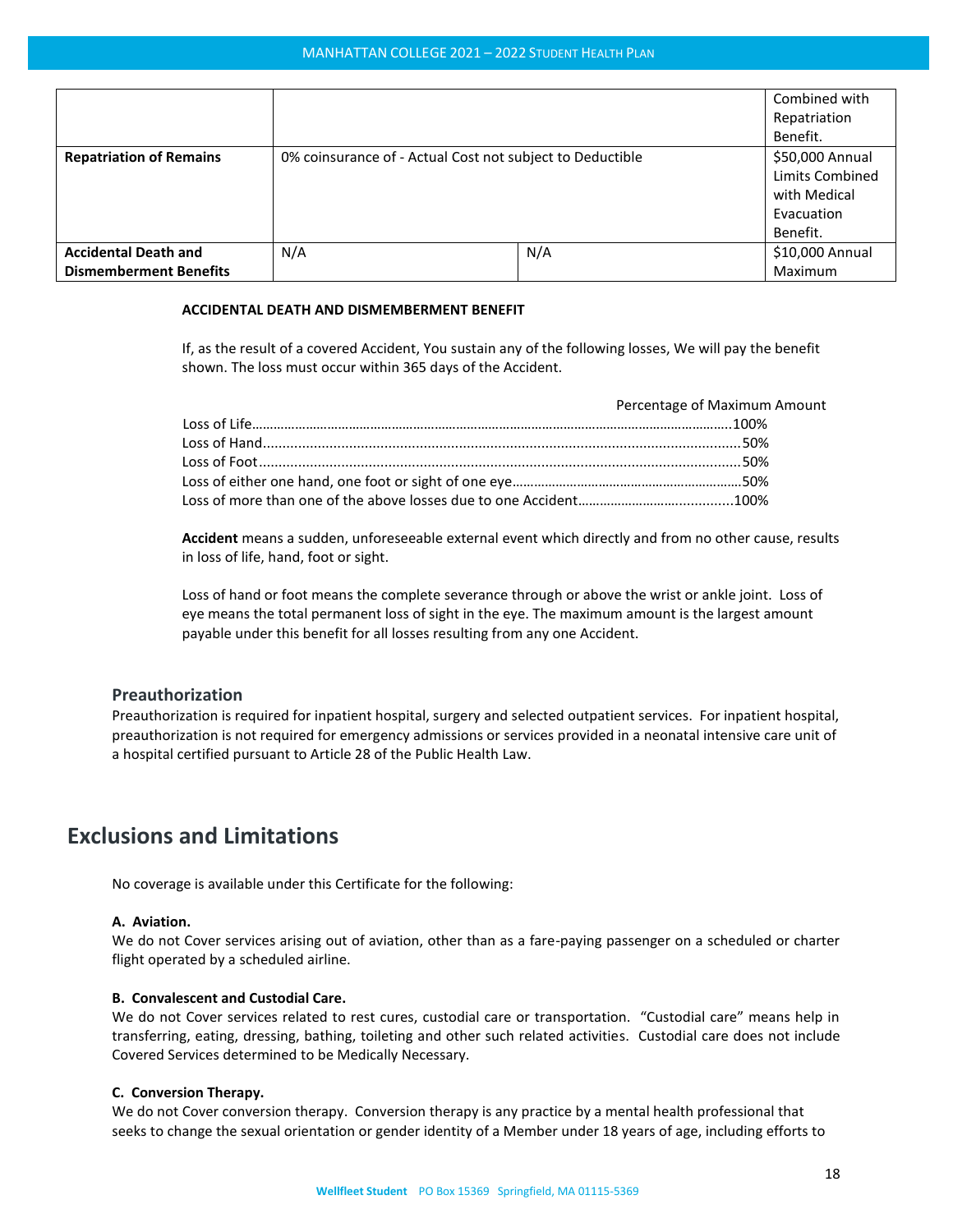change behaviors, gender expressions, or to eliminate or reduce sexual or romantic attractions or feelings toward individuals of the same sex. Conversion therapy does not include counseling or therapy for any individual who is seeking to undergo a gender transition or who is in the process of undergoing a gender transition, that provides acceptance, support and understanding of an individual or the facilitation of an individual's coping, social support, and identity exploration and development, including sexual orientation-neutral interventions to prevent or address unlawful conduct or unsafe sexual practices, provided that the counseling or therapy does not seek to change sexual orientation or gender identity.

#### **D. Cosmetic Services.**

We do not Cover cosmetic services, Prescription Drugs, or surgery, unless otherwise specified, except that cosmetic surgery shall not include reconstructive surgery when such service is incidental to or follows surgery resulting from trauma, infection or diseases of the involved part, and reconstructive surgery because of congenital disease or anomaly of a covered Child which has resulted in a functional defect. We also Cover services in connection with reconstructive surgery following a mastectomy, as provided elsewhere in this Certificate. Cosmetic surgery does not include surgery determined to be Medically Necessary. If a claim for a procedure listed in 11 NYCRR 56 (e.g., certain plastic surgery and dermatology procedures) is submitted retrospectively and without medical information, any denial will not be subject to the Utilization Review process in the Utilization Review and External Appeal sections of this Certificate unless medical information is submitted.

#### **E. Dental Services.**

We do not Cover dental services except for: care or treatment due to accidental injury to sound natural teeth within 12 months of the accident; dental care or treatment necessary due to congenital disease or anomaly; or dental care or treatment specifically stated in the Outpatient and Professional Services and Pediatric Dental Care sections of this Certificate.

#### **F. Experimental or Investigational Treatment.**

We do not Cover any health care service, procedure, treatment, device, or Prescription Drug that is experimental or investigational. However, We will Cover experimental or investigational treatments, including treatment for Your rare disease or patient costs for Your participation in a clinical trial as described in the Outpatient and Professional Services section of this Certificate, when Our denial of services is overturned by an External Appeal Agent certified by the State. However, for clinical trials, We will not Cover the costs of any investigational drugs or devices, nonhealth services required for You to receive the treatment, the costs of managing the research, or costs that would not be Covered under this Certificate for non-investigational treatments. See the Utilization Review and External Appeal sections of this Certificate for a further explanation of Your Appeal rights.

#### **G. Felony Participation.**

We do not Cover any illness, treatment or medical condition due to Your participation in a felony, riot or insurrection. This exclusion does not apply to Coverage for services involving injuries suffered by a victim of an act of domestic violence or for services as a result of Your medical condition (including both physical and mental health conditions).

#### **H. Foot Care.**

We do not Cover routine foot care in connection with corns, calluses, flat feet, fallen arches, weak feet, chronic foot strain or symptomatic complaints of the feet. However, We will Cover foot care when You have a specific medical condition or disease resulting in circulatory deficits or areas of decreased sensation in Your legs or feet.

#### **I. Government Facility.**

We do not Cover care or treatment provided in a Hospital that is owned or operated by any federal, state or other governmental entity, except as otherwise required by law.

#### **J. Medically Necessary.**

In general, We will not Cover any health care service, procedure, treatment, test, device or Prescription Drug that We determine is not Medically Necessary. If an External Appeal Agent certified by the State overturns Our denial, however, We will Cover the service, procedure, treatment, test, device or Prescription Drug for which coverage has been denied, to the extent that such service, procedure, treatment, test, device or Prescription Drug is otherwise Covered under the terms of this Certificate.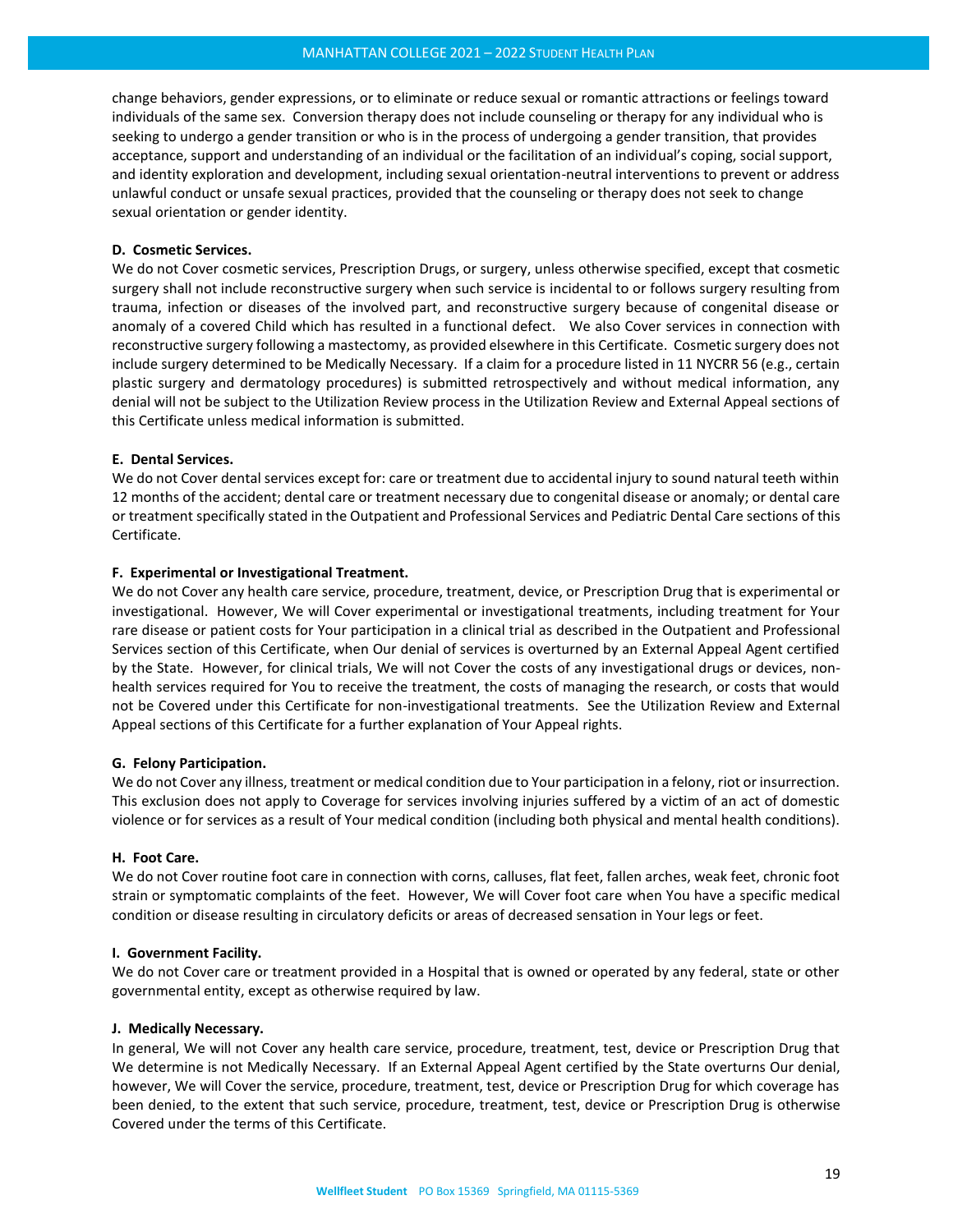#### **K. Medicare or Other Governmental Program.**

We do not Cover services if benefits are provided for such services under the federal Medicare program or other governmental program (except Medicaid).

#### **L. Military Service.**

We do not Cover an illness, treatment or medical condition due to service in the Armed Forces or auxiliary units.

#### **M. No-Fault Automobile Insurance.**

We do not Cover any benefits to the extent provided for any loss or portion thereof for which mandatory automobile no-fault benefits are recovered or recoverable. This exclusion applies even if You do not make a proper or timely claim for the benefits available to You under a mandatory no-fault policy.

#### **N. Services Not Listed.**

We do not Cover services that are not listed in this Certificate as being Covered.

#### **O. Services Provided by a Family Member.**

We do not Cover services performed by a member of Your immediate family. "Immediate family" shall mean a child, spouse, mother, father, sister or brother of You or Your Spouse.

#### **P. Services Separately Billed by Hospital Employees.**

We do not Cover services rendered and separately billed by employees of Hospitals, laboratories or other institutions.

#### **Q. Services With No Charge.**

We do not Cover services for which no charge is normally made.

#### **R. Vision Services.**

We do not Cover the examination or fitting of eyeglasses or contact lenses, except as specifically stated in the Pediatric Vision Care section of this Certificate.

#### **S. War.**

We do not Cover an illness, treatment or medical condition due to war, declared or undeclared.

#### **T. Workers' Compensation.**

We do not Cover services if benefits for such services are provided under any state or federal Workers' Compensation, employers' liability or occupational disease law.